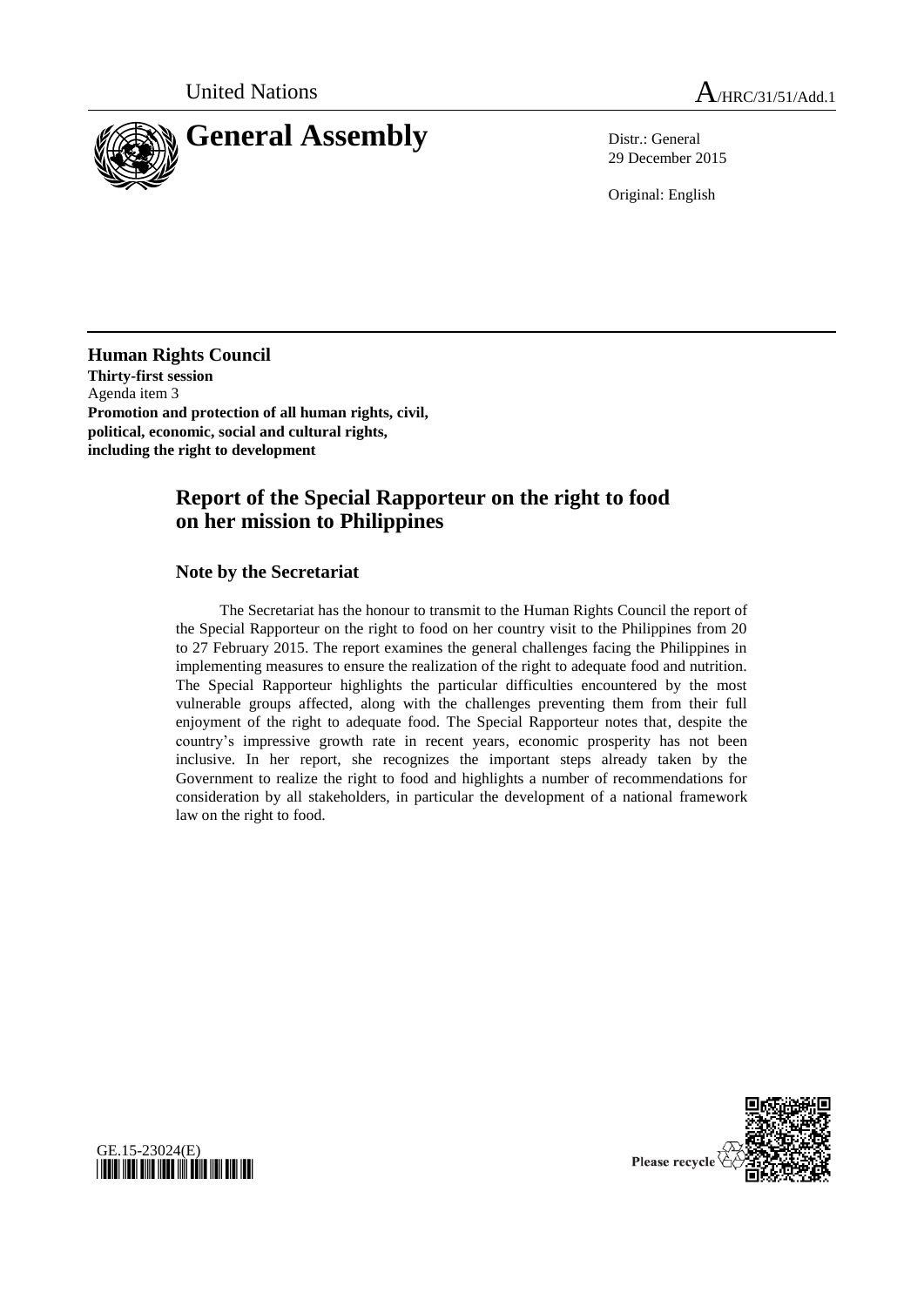# Report of the Special Rapporteur on the right to food<br>on her mission to the Philippines<sup>\*</sup>

# Contents

|       |           | Page           |
|-------|-----------|----------------|
| I.    |           | 3              |
| Π.    |           | 3              |
| III.  |           | $\overline{4}$ |
|       | A.        | $\overline{4}$ |
|       | B.        | 5              |
| IV.   |           | 6              |
|       | A.        | 7              |
|       | <b>B.</b> | 7              |
|       | C.        | 8              |
| V.    |           | 9              |
|       | А.        | 10             |
|       | <b>B.</b> | 11             |
| VI.   |           | 12             |
|       | А.        | 12             |
|       | <b>B.</b> | 13             |
| VII.  |           | 13             |
|       | A.        | 13             |
|       | <b>B.</b> | 14             |
|       | C.        | 15             |
| VIII. |           | 16             |
|       | A.        | 16             |
|       | Β.        | 16             |
| IX.   |           | 17             |
| Χ.    |           | 18             |

<sup>\*</sup> Circulated in the language of submission only.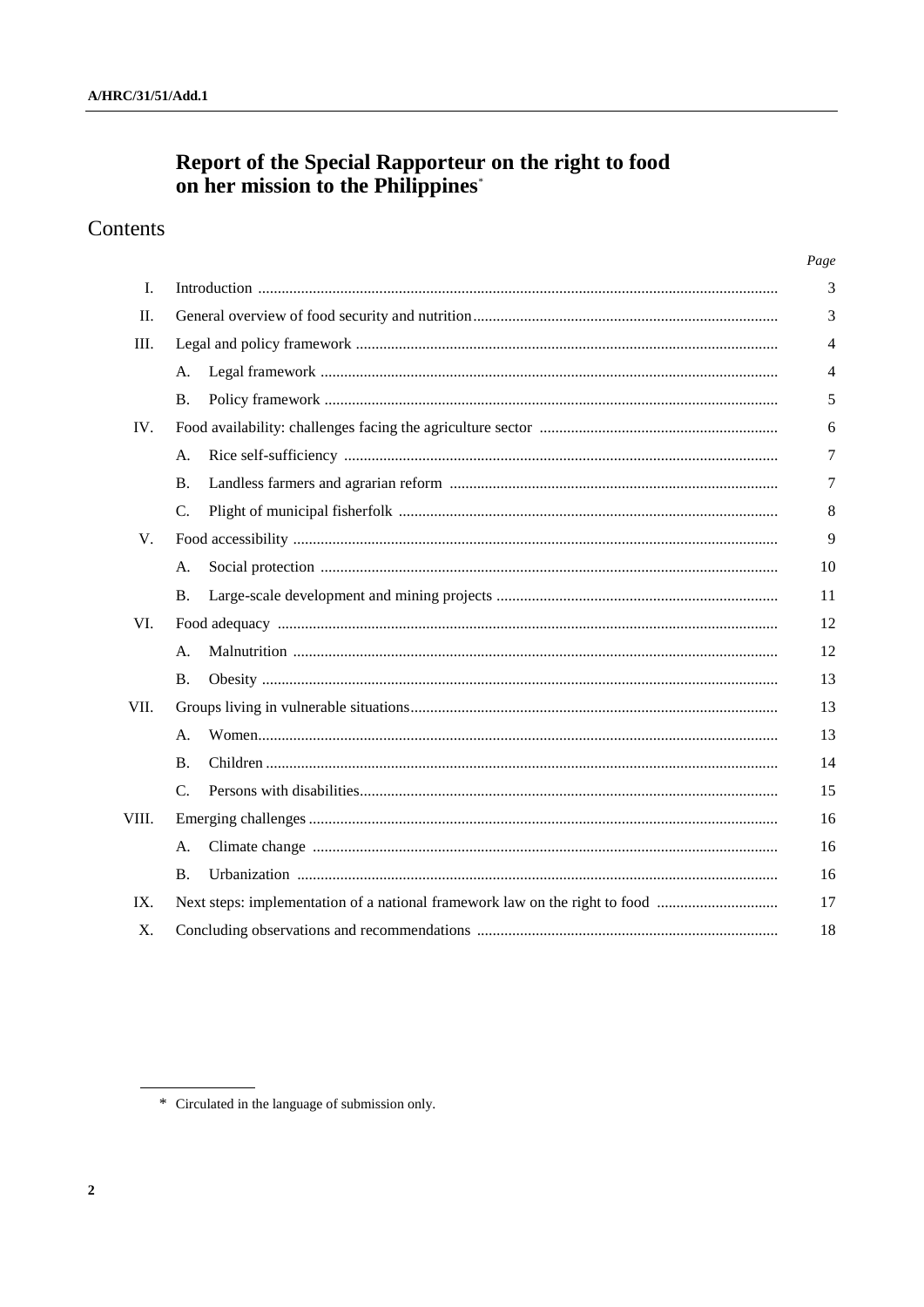# **I. Introduction**

1. The Special Rapporteur on the right to food, Hilal Elver, conducted a visit to the Philippines from 20 to 27 February 2015, at the invitation of the Government. During the visit, she met with various representatives from the Department of Foreign Affairs, the Department of Agriculture, the Department of Agrarian Reform, the Department of Health, the Department of Social Welfare and Development, the National Food Authority and the National Nutrition Council.

2. In addition, the Special Rapporteur met with the Deputy Speaker of the House of Representatives, along with Chairs of the Committees on Food Security, Agrarian Reform, Human Rights, Natural Resources, and Labour and Employment; the Vice-Chair of the Committee on Reforestation; and the Chairs of the Senate Committees on Justice and Human Rights and Food Security. The Special Rapporteur also convened a round-table discussion with representatives from civil society organizations, and met with representatives from trade unions, farmers' associations and academia. In addition, the Special Rapporteur met with the Chair of the Commission for Human Rights, along with staff members, as well as representatives from the United Nations country team, international organizations and development agencies. During the mission, she visited a number of Government-led projects in Nueva Ecija (Luzon) and interacted with typhoonaffected communities in Tacloban (Visayas). She also met with people living in urban poor areas throughout Metro Manila.

3. The Special Rapporteur is very grateful to the Government for facilitating her visit and for its excellent cooperation during her time in the Philippines. She also appreciates the spirit of openness with which she was able to engage in dialogue with the authorities. She is very grateful to the office of the United Nations resident coordinator for its invaluable support, both before and during the visit, and offers her sincere gratitude to everyone who took the time to meet with her, particularly those who shared their personal experiences.

# **II. General overview of food security and nutrition**

4. In recent years, the Philippines has risen rapidly to become a lower-middle-income country; it now ranks as the thirty-ninth largest economy in the world. Recovery in exports and investment-generated gross domestic product (GDP) led to a growth of 6 per cent in the first half of 2014, which slowed to 5.3 per cent in the first half of 2015. It is predicted that economic growth will stabilize at 5.8 per cent for the rest of 2015, before bouncing back to 6.4 per cent in 2016. <sup>1</sup> Despite the unprecedented growth rates over the past few years, the Philippines ranks twenty-ninth in terms of hunger incidence, with an estimated 3.8 million households having suffered from hunger at least once during the last quarter of 2014. <sup>2</sup> From 2011 to 2013, the population of the Philippines was ranked as the second most undernourished population among developing South-East Asian countries, with an estimated 15.6 million people suffering from a lack of adequate food and nutrition.<sup>3</sup>

5. Out of about 95 million Filipinos, over 70 per cent live on less than \$1.25 a day. Many Filipinos are unable to meet their basic food needs, while accessing adequate and

<sup>&</sup>lt;sup>1</sup> World Bank (2015). See www.worldbank.org/en/country/philippines/overview.

<sup>&</sup>lt;sup>2</sup> Social Weather Stations survey (2014).

<sup>3</sup> Food and Agriculture Organization of the United Nations (FAO), International Fund for Agricultural Development (IFAD) and World Food Programme (WFP), *The State of Food Insecurity in the World: The Multiple Dimensions of Food Security* (Rome, FAO, 2013).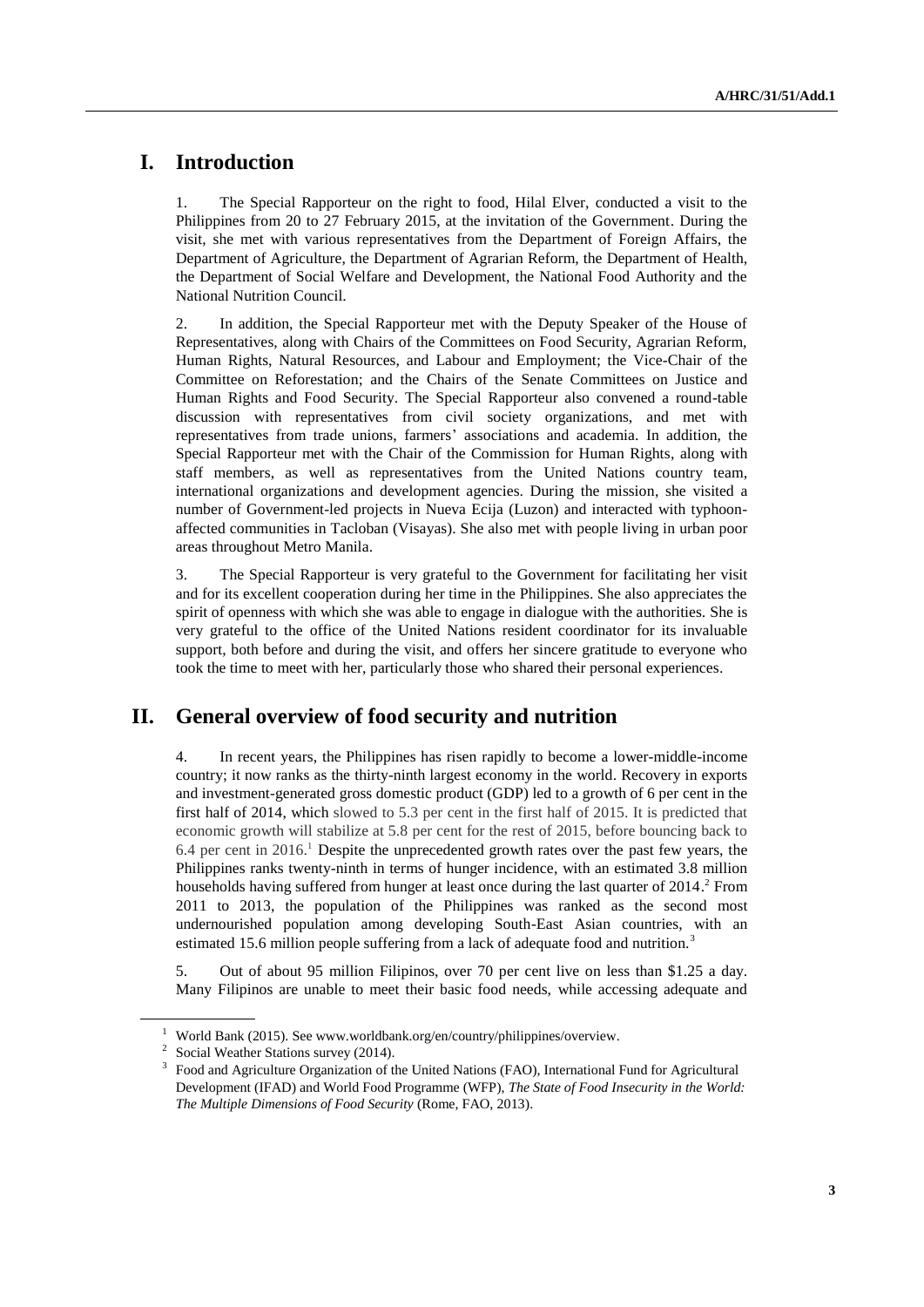nutritious food continues to be a challenge across most of the country, both in terms of undernutrition and overnutrition, with women and children faring the worst. While there has been a nominal decrease in the number of underweight children (from 20.7 per cent in 2007 to 20.2 per cent in 2011), the prevalence of wasting increased between 2003 and 2011, from 6 per cent to 7.3 per cent. It is estimated that 7.36 million children in the country are malnourished, $4$  with some 4 million suffering from stunted growth, ranking the Philippines ninth in the world in that regard.<sup>5</sup> The regions that are the most affected by hunger and food insecurity are mostly rural and remote. Conflict-affected areas of central Mindanao and disaster-affected communities, mostly in the Visayas region, are particularly vulnerable. These are also areas where poverty incidence is significantly higher than the national average.

6. The devastating impact of typhoon Haiyan, which ripped through the Philippines in 2013, killing some 6,000 people, further exacerbated the country's food poverty, with an estimated 27 per cent of the population in affected areas still food insecure. Although the Eastern Visayas region, which bore the brunt of the typhoon, accounts for only 2.2 per cent of national GDP, the collapse of road infrastructure in the area had an effect on economic activity in other parts of the country, especially the southern island group of Mindanao. Resultant limitations to food supplies drove inflation up to 4.9 per cent in August 2014.

7. While the country has abundant natural resources, environmental assets often remain unavailable to those living in poverty as a result of exclusion, insecure land tenure, lack of access to new technologies or the degrading of existing resources. Indigenous people, fisher-folk, women and the informal sector are impacted the most by social inequities. Indigenous people make up about 15 per cent of the population and occupy an estimated 17 per cent of the total land area. The struggle to secure land or ancestral domains is a leading cause of instability in areas inhabited by indigenous communities.<sup>6</sup> In the 2014 *Human Development Report*, the Philippines scored 0.406 in the Gender Inequality Index, reflecting inequalities in labour market participation, political representation and access to health services.

8. In its medium-term development plan for the period 2004-2010, the Government recognized governance challenges as a major obstacle to sustained economic growth. The plan highlighted various dimensions of poor governance, ranging from corruption to the lack of independence of public institutions, to lack of capacity, to certain aspects of the constitutional structure which hampered efficient and coherent decision-making and policy implementation. The most critical governance challenges included corruption and lack of transparency in public financial management.

## **III. Legal and policy framework**

#### **A. Legal framework**

9. As a State party to the International Covenant on Economic, Social and Cultural Rights, the Philippines has a duty to respect, protect and fulfil the right to food.<sup>7</sup> It is also

<sup>4</sup> Eighth national nutrition survey.

<sup>&</sup>lt;sup>5</sup> "Progress shows that stunting in children can be defeated – UNICEF", 15 April 2013. Available from www.unicef.org/philippines/media\_20807.html.

<sup>6</sup> United Nations Development Programme – Philippines. See [www.ph.undp.org/content/philippines/en/home/countryinfo.](http://www.ph.undp.org/content/philippines/en/home/countryinfo/)

<sup>&</sup>lt;sup>7</sup> Arts. 2 (1) and 11 (1).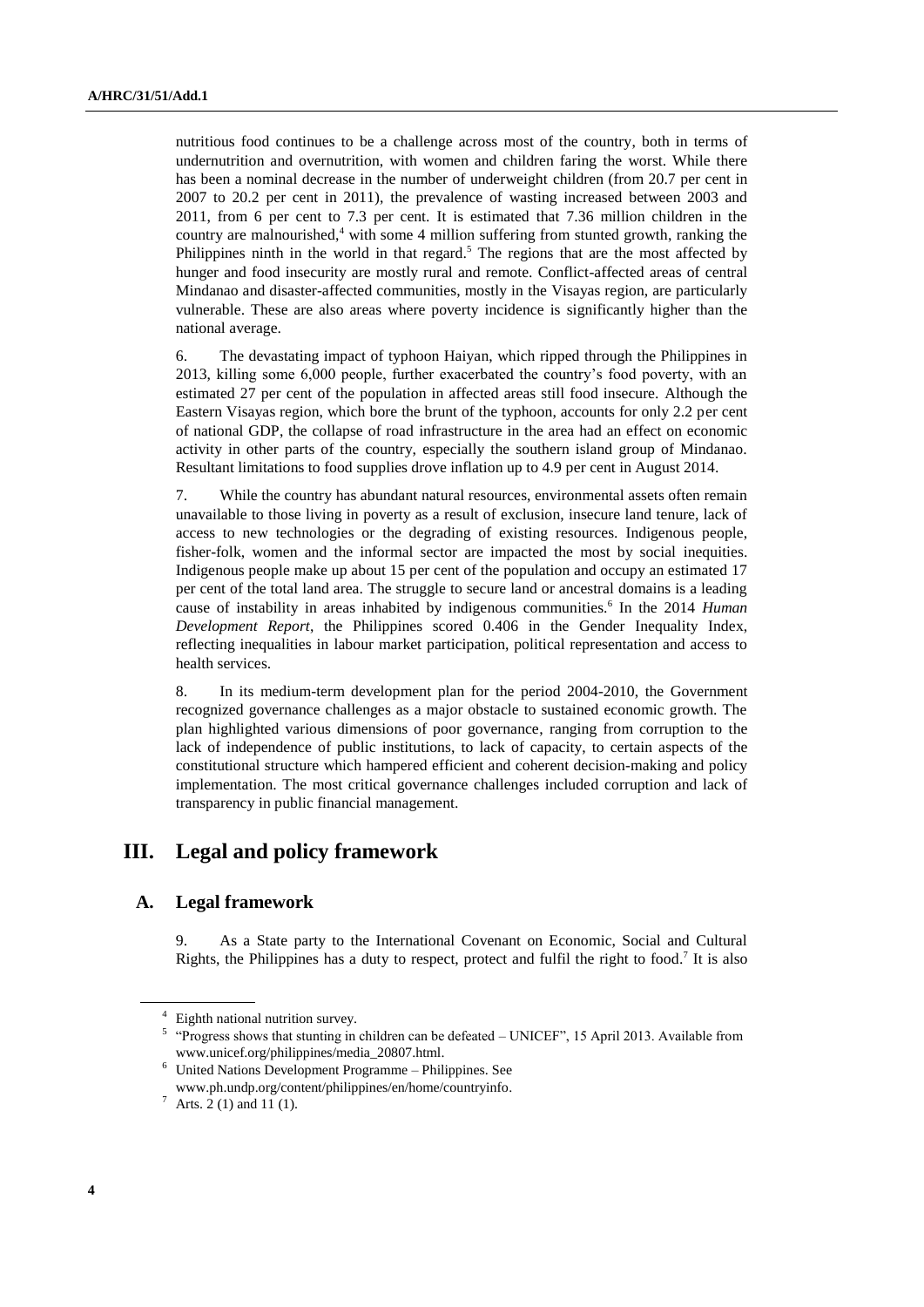party to three of the nine core international human rights treaties, including the Convention on the Elimination of All Forms of Discrimination against Women, the Convention on the Rights of the Child and the Convention on the Rights of Persons with Disabilities, all of which contain provisions explicitly related to the right to adequate food.<sup>8</sup>

10. While the Philippines does not currently afford constitutional or legal protection of the right to food, article III, section 1, of the Constitution mentions the right to life, by which the right to adequate food is implied. There is only one provision in the Constitution that explicitly mentions the word food, not as a human right per se, but as an obligation of government to "establish and maintain an effective food and drug regulatory system".<sup>9</sup> Food availability laws relate to agrarian reform, agricultural policy and trade measures as determinants of people's access to land, agricultural productivity and food supply. In the context of women's rights, section 20 of Republic Act No. 9710 (the "Magna Carta of Women Act") provides an explicit guarantee related to the right to adequate food. There are explicit laws for the most vulnerable, such as the Senior Citizens Law, which provides for discounts for elderly people, especially on basic food items. However, the right to food for people with disabilities or people living with HIV and the specific obstacles they face are not legally recognized or subject to particular attention.

11. A study carried out by the Food and Agriculture Organization of the United Nations (FAO) in 2010, <sup>10</sup> in relation to the country's legal framework governing the right to food, concluded that, while the Philippines has a wide range of well-formulated and well-intended laws, the overall framework is weak and requires improvement to sufficiently incorporate human rights obligations arising from the right to food. While some laws contribute towards hunger alleviation, it is suggested that these are not enforced as vigorously as they should be in conjunction with the rest of the laws, while other laws conflict or overlap.

#### **B. Policy framework**

12. In recent years, the Government has introduced an array of policy initiatives to address the issue of food insecurity, with the overall aim of reducing poverty incidence to 16.6 per cent by 2015 and meeting key Millennium Development Goals. The Philippine Development Plan  $2011$ - $2016$ <sup>11</sup> notes that, by supporting a healthy, educated and energized citizenry, the country's chances for sustainable development and prosperity are greatly increased. The Plan sets out a number of policies aimed at pursuing rapid and sustainable [economic growth](http://www.forextradingaustralia.com.au/utilizing-economic-calendars/) and development as a means of empowering the poor and marginalized segments of society through social protection interventions. An integral component of the Plan is tackling malnutrition; this is complemented by the Philippine Plan of Action for Nutrition for 2011-2016. The Plan of Action builds on previous national plans and sets out various strategies to reduce malnutrition and enhance positive nutritional behaviours. It defines priorities for action to reduce child undernutrition; address deficiencies in vitamin A, iron and iodine; and prevent an increase in obesity among children and adults.

<sup>&</sup>lt;sup>8</sup> See, in particular, Convention on the Rights of the Child, arts. 24 (2) (c) and (e) and 27 (3); Convention on the Elimination of All Forms of Discrimination against Women, arts. 25 and 28 (1); and Convention on the Rights of Persons with Disabilities, arts. 1, 3, 12 (2) and 14.

<sup>9</sup> Virgilio de los Reyes and Maria Socorro I. Diokno, "The Filipinos' right to food: an assessment of the Philippine legal framework governing the right to food", in FAO, *Right to Food Assessment: Philippines* (2010).

 $10$  Ibid.

 $11$  See www.neda.gov.ph/?p=1128.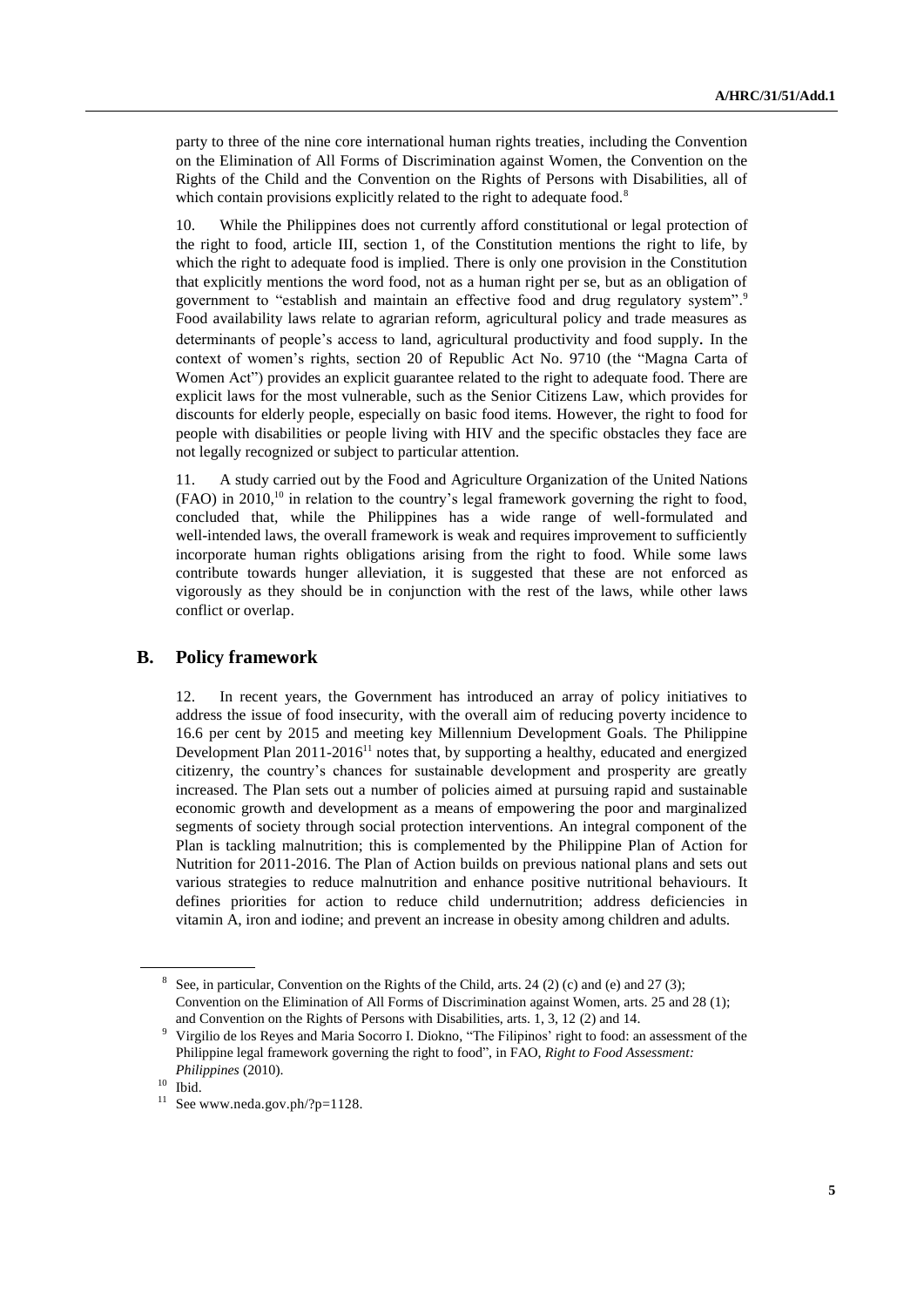13. Other policy initiatives include the Accelerated Hunger Mitigation Program, which was introduced in 2006 to consolidate all efforts to tackle hunger and food insecurity. The Program initially had two main components: the Food for School Program $12$  and the Tindahan Natin Program. <sup>13</sup> The Investment Priorities Plan was approved in November 2014 and is aimed at increasing the country's local industries, particularly manufacturing, agribusiness, fisheries, public service, infrastructure and logistics.

14. During her visit, the Special Rapporteur noted that the Philippines would benefit from a national human-rights-based food strategy, as recommended both by the Committee on Economic, Social and Cultural Rights in 1999 and under the Voluntary Guidelines to Support the Progressive Realization of the Right to Adequate Food in the Context of National Food Security, adopted unanimously by the members of the FAO Council in 2004. The Special Rapporteur was encouraged by the support expressed by both Government representatives and civil society for such a structure. Indeed, steps have already been taken in this regard; a number of bills aimed at reducing hunger are currently pending.

# **IV. Food availability: challenges facing the agriculture sector**

15. The Philippines is primarily an agricultural country, with some 70 per cent of the population living in rural areas. Two thirds of this population depends on farming for its livelihood.<sup>14</sup> The country's agriculture sector is made up of four subsectors: farming, fisheries, livestock and forestry. Fisherfolk and farmers remain the poorest among the nine basic sectors in the Philippines, with a poverty incidence of 39.2 per cent and 38.3 per cent, respectively, in 2012.<sup>15</sup> Overall, the agriculture sector contributes 20 per cent of national output and employs about one third of workers, with approximately one in every four families dependent on agriculture for a living.<sup>16</sup> Over the past two decades, there have been significant changes in the structure of the Philippine economy, with the share of agriculture in the country's GDP declining from 21.6 per cent in 1991-1994 to 11.1 per cent in 2012.<sup>17</sup> The share of agriculture in both GDP and total employment has continued to decline, but the transfer of the labour released from this sector to higher-productivity jobs in industry and services has lagged, owing to low skill levels among agricultural workers and distortions in other economic sectors. 18

16. With the accelerated growth experienced by the country in recent years, land conversion from agricultural to urban use has increased. While the benefits may often be positive, the impact on smallholder farmers is significant. In many cases, land conversion may result in the loss of prime agricultural land, a reduction in agricultural jobs and wasted investment in irrigation infrastructure. As a result, overall agricultural production is affected and food security threatened.

 $17$  Philippine Statistics Authority. See www.nscb.gov.ph/beyondthenumbers/2013/04122013\_jrga\_agri.asp.

 $12$  Involves the provision of 1 kg of iron-fortified rice daily for 120 days to families who suffer from severe hunger, through preschool and elementary school children and children in day-care centres.

<sup>&</sup>lt;sup>13</sup> Ensures the availability of basic commodities (e.g. rice and instant noodles) at lower prices for poor families.

<sup>&</sup>lt;sup>14</sup> Food and Fertilizer Technology Center for the Asian and Pacific Region, "Agriculture in the Philippines". Available from [www.fftc.agnet.org/view.php?id=20110705103721\\_764767.](http://www.fftc.agnet.org/view.php?id=20110705103721_764767)

<sup>&</sup>lt;sup>15</sup> Philippine Statistics Authority.

<sup>&</sup>lt;sup>16</sup> Rosemarie G. Edillon, "Social protection to secure the right to food of every Filipino: an assessment of safety nets and social protection policies and programs", in FAO, *Right to Food Assessment: Philippines* (2010), sect. 3.3.

<sup>18</sup> Philippine Development Plan 2011-2016, chap. 4, p. 102.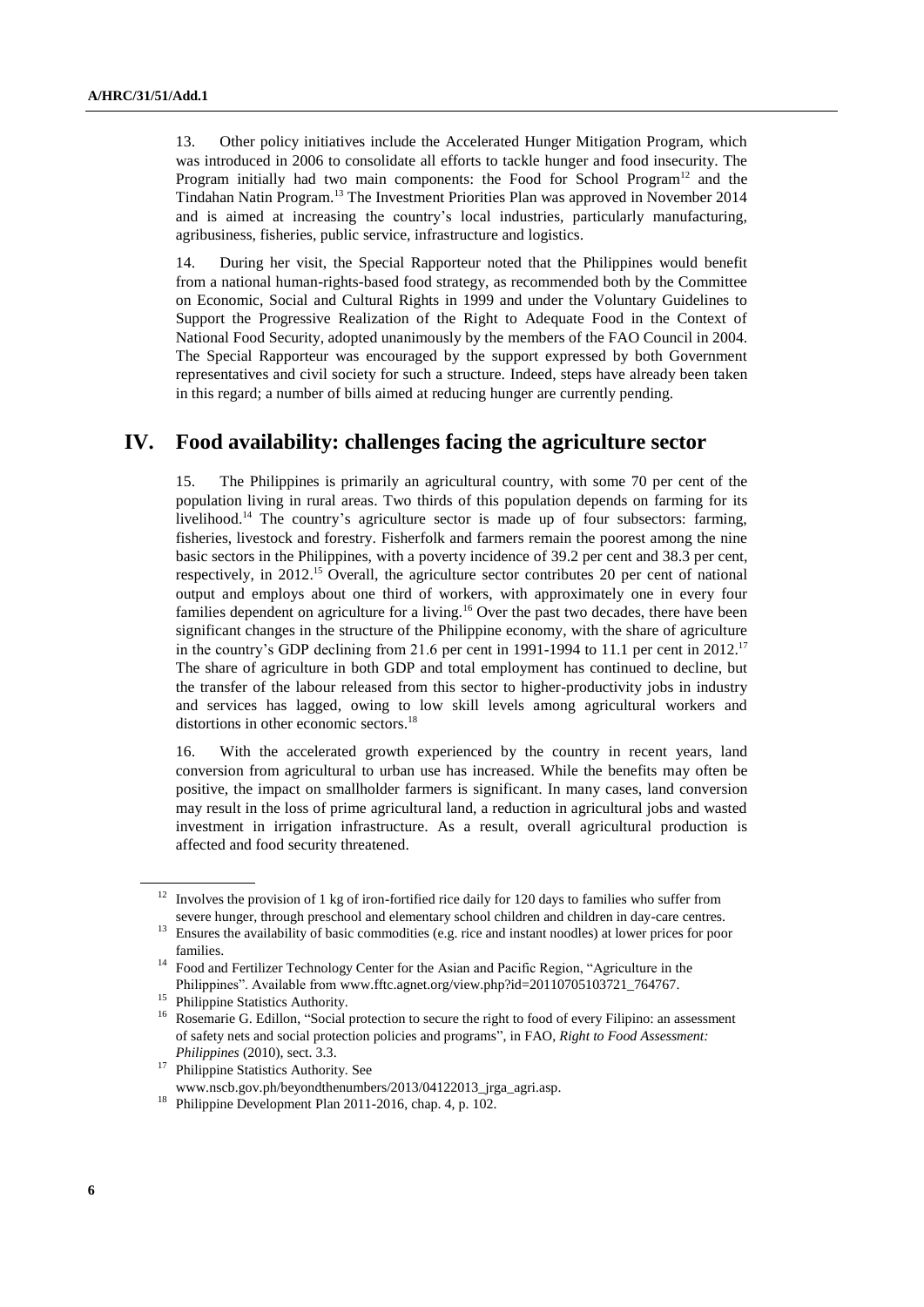#### **A. Rice self-sufficiency**

17. The Government has declared a policy of national self-sufficiency in food staples through the Food Staples Sufficiency Program, the aim of which is to produce the national rice requirement while maintaining a buffer stock for use in times of need. Self-sufficiency will be achieved by raising the productivity and competitiveness of Filipino farmers, by providing adequate economic incentives and enabling mechanisms, and by managing food demand, including through the promotion of diversification towards other traditional staples.

18. While in principle the policy of encouraging rice self-sufficiency is commendable, in reality the country does not provide enough food to meet all of its caloric needs. As a result, considerable amounts of rice are imported. Indeed, the Government has imported hundreds of tons of rice – between 200,000 and 660,000 tons in average years – with the 2015/16 marketing year forecast estimating that amount to increase to 2.1 million tons, from 1.8 million tons during the previous year.<sup>19</sup> Given that the majority of the country is mountainous and that it is composed of many small islands, there are limitations to expanding rice production to suitable land without having an impact on wetlands, forests or areas producing other crops. With the Philippines crossing the 100 million population mark in 2014 and an annual population growth rate of around 2 per cent (among the world's highest), population pressure is considerable. In order to keep pace with growing demand, a considerable increase in rice production would be required. The Special Rapporteur was informed that the irrigation infrastructure in some instances is not maintained efficiently or adequately utilized, thus reducing productivity potential. Adequate roads and transport infrastructure are also lacking in more remote areas. In particular, smallholder farmers, who benefit from government programmes, face challenges with regard to limited transport and storage facilities, as well as in the handling and marketing of their produce.

#### **B. Landless farmers and agrarian reform**

19. During her visit, the Special Rapporteur heard repeated accounts from a broad range of stakeholders in relation to the Comprehensive Agrarian Reform Program Extension with Reforms (CARPER), which originated in Republic Act No. 6657, or the Comprehensive Agrarian Reform Law of 1988. The initiative is part of a long history of attempts at [land](http://en.wikipedia.org/wiki/Land_reform_in_the_Philippines)  [reform in the Philippines](http://en.wikipedia.org/wiki/Land_reform_in_the_Philippines) and is designed to redistribute tracts of land exceeding 5 hectares to landless farmers and the farmworkers who cultivate them. The reform is comprehensive, as it provides for the redistribution of land with appropriate support services to help the beneficiaries survive as independent small farmers, while the coverage extends not only to private land but also to public land classified as agricultural. Essentially, both parties benefit, with farmers owning land while landowners are compensated, providing capital to invest.

20. The legislative objective of CARPER is laudable; however, Republic Act No. 6657 has been pending for some 25 years, with implementation hindered by various roadblocks. According to the Department of Agrarian Reform, at the end of 2011, the official land acquisition and distribution balance was 961,974 hectares belonging to 107,639 landholdings. In February 2014, the Government announced that CARPER, which was due to end in June 2014, was to be extended. A post-2014 "transition plan", through which support services were transferred to the Department of Agriculture and other implementing

<sup>19</sup> See www.fao.org/giews/countrybrief/country.jsp?code=PHL.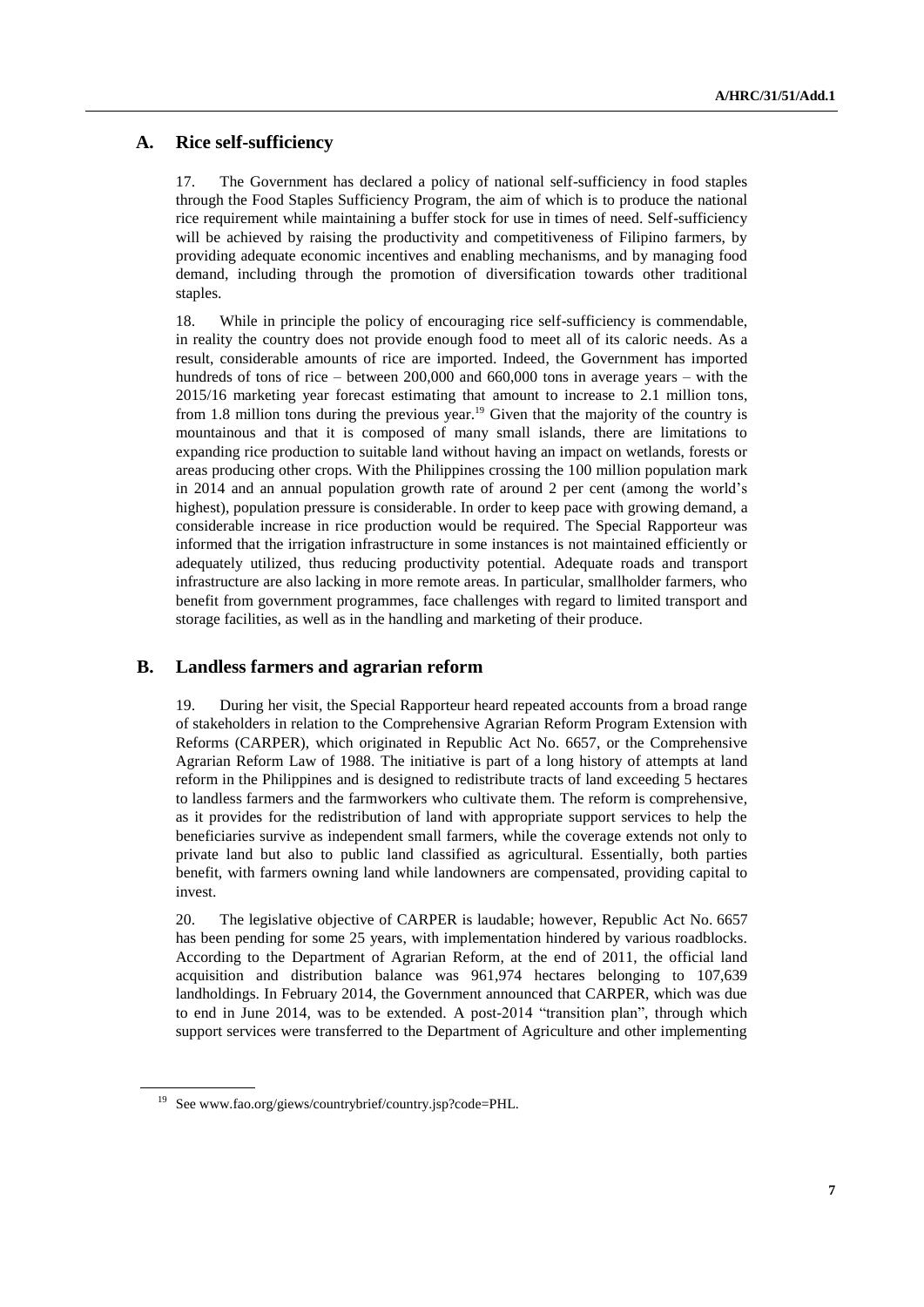agencies, was developed by the Department of Agriculture in order to continue with the land distribution programme.

21. Despite these efforts by the Government, the issue of land reform remains extremely controversial, with huge tracts of land lingering in the possession of a few while those farmers and farmworkers who have tilled and worked the land are unable to reap the benefits of their harvest and access adequate food for their families. The Special Rapporteur was also informed of a number of cases involving the ongoing harassment and criminalization of farmers. In many cases, it would seem that the notice of coverage, which under the law provides for land redistribution, is being ignored by large landowners. Not only is the slow pace of implementation directly affecting the livelihoods of individual farmers, but landowners who are yet to be subject to CARPER have also scaled back their investments significantly, $2^0$  thereby contributing to the overall slowdown in investment in the sector. A general lack of integrated and adequate support services is also preventing farmers who have received lands from fully exploiting their productive resources. It is the responsibility of the authorities to ensure that provisions outlined in CARPER are implemented.

#### **C. Plight of municipal fisherfolk**

22. In 2014, fisheries production in the Philippines declined by 0.15 per cent. The subsector accounted for 17.65 per cent of total agricultural output, with gross earnings amounting to 242.0 billion Philippine pesos, or 1.03 per cent lower than 2013. Main fish production in the country is comprised of three main sectors: aquaculture, municipal fishing and commercial fishing. In 2011, the total fish volume produced reached 4.98 million tons. The largest sector was aquaculture (2.61 million tons), followed by municipal fishing  $(1.33$  million tons) and commercial fishing  $(1.04$  million tons).<sup>21</sup>

23. Municipal fisherfolk<sup>22</sup> are among the poorest in Philippine society, with low incomes exacerbated by the expansion of aquaculture, which is having a negative environmental and social impact on coastal communities. Rising sea levels, as well as a particular vulnerability to climate change, which aggravates extreme weather events, and changing ecosystems, are preventing small-scale fisherfolk from fishing local waters. As a result, many fisherfolk are forced to venture beyond the 15-km boundary from the shore in which they are entitled to fish and risk criminalization in order to seek their daily catch. On occasion, large commercial fishing vessels, which can only fish beyond the 15-km zone reserved for small-scale fisherfolk, are reportedly permitted to fish from 10 to 15 km from the shoreline by some local governments, which contributes to further depletion of fishery resources. Efforts to delineate municipal waters and coastal zoning are imperative to ensure the sustainability of natural resources and to protect the livelihoods of small-scale fisherfolk. The Special Rapporteur welcomes reports that efforts are being made to reform

<sup>&</sup>lt;sup>20</sup> Cielito Habito and Roehlano Briones, "Philippine agriculture over the years: performance, policies and pitfalls", paper presented at the conference on policies to strengthen productivity in the Philippines, held in Makati City, Philippines, on 27 June 2005. Available from http://siteresources.worldbank.org/INTPHILIPPINES/Resources/Habito-word.pdf.

<sup>&</sup>lt;sup>21</sup> World Food Programme and Federal Ministry for Economic Cooperation and Development of Germany, Philippine Food and Nutrition Security Atlas (March 2012), chap. 2.

<sup>&</sup>lt;sup>22</sup> Municipal fisherfolk, according to the definition set by the Bureau of Fisheries and Aquatic Resources, are those who use fishing boats of 3 gross tons or less.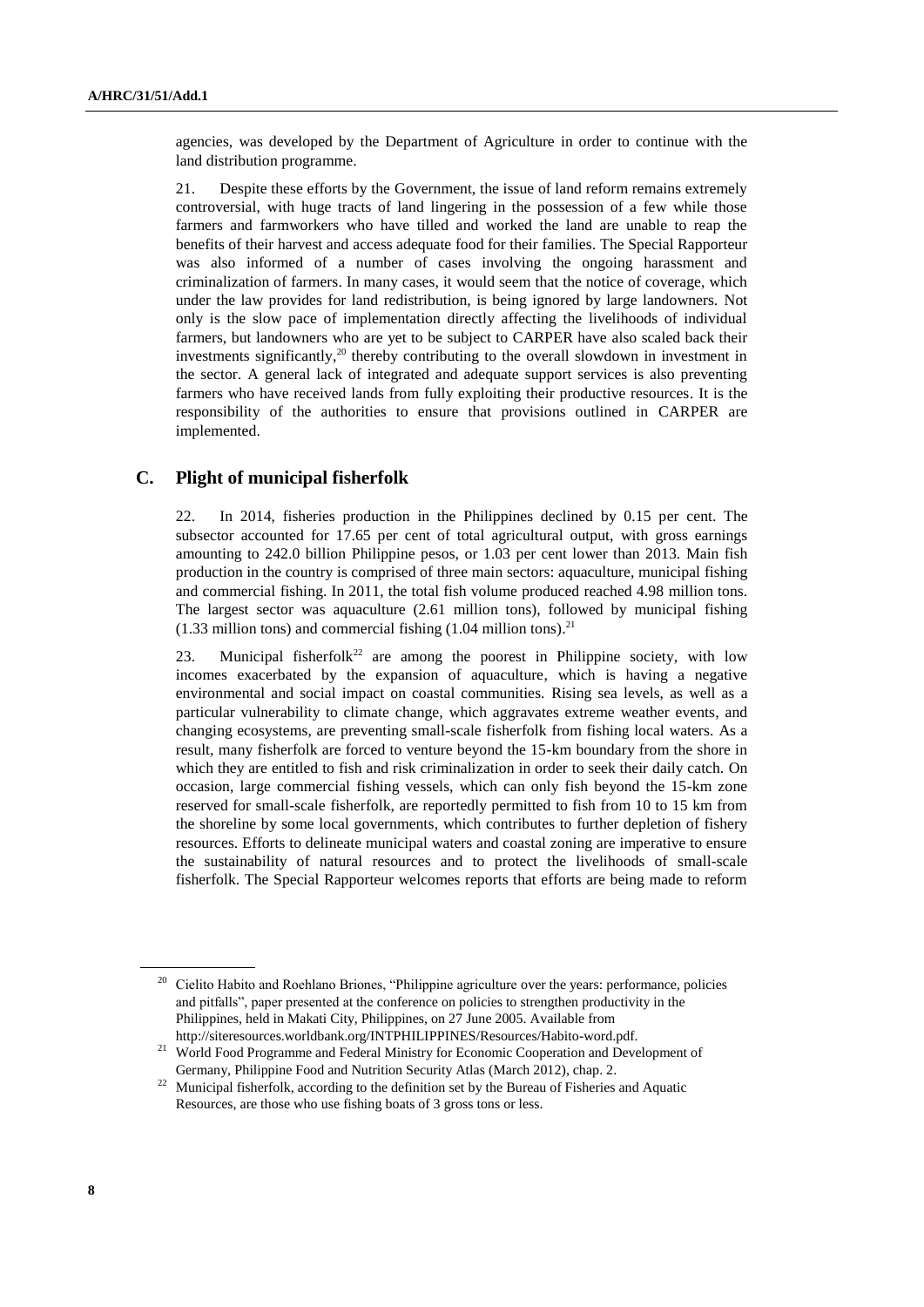the Fisheries Code of 1998 (Republic Act  $8550$ ).<sup>23</sup> She encourages the Government to implement the proposed amendments as a matter of priority.

24. The livelihoods of municipal fisherfolk are further at risk from megaprojects in coastal waters, such as deep seaports, power plants, sand mining and the mining of mineral resources. Meanwhile, natural fish habitats like mangroves, coral reefs and sea grasses are being destroyed as a result of the absence of regulatory policies and/or lack of enforcement of fishery laws. The increase in tourist resorts in coastal areas has also forced fisherfolk to move inland and to seek alternative employment, which has a negative impact on their livelihoods and ability to feed their families.

## **V. Food accessibility**

25. Access to sufficient and nutritious food is limited by poverty and income levels. In the past decade, impressive gains have been made in poverty reduction; however, between 2009 and 2012, the incidence of poverty declined only moderately (from 26.3 per cent to 25.2 per cent) while the magnitude of poverty increased (from 3.81 million to 4.21 million people). This is particularly evident in the eastern and southern parts of the archipelago. As a result of the devastating impact of typhoon Haiyan, a further 1 million people are likely to have been pushed into poverty, with typhoon Hagupit delaying recovery in these areas. In 2013, around 2.8 million people were unemployed and 10.8 million were underemployed. Over 28 million Filipinos are informally employed and have little or no protection from job losses. Remittances remain significant, contributing \$26 billion to the Philippine economy (8.4 per cent of GDP). Low incomes can frequently result in households spending more of their income on food. If a household spends over 65 per cent of its income on food, it can be considered to be highly vulnerable to price shocks. During her visit, the Special Rapporteur visited a number of urban poor neighbourhoods in Manila, where she met with families who survive on only one meal a day. Unable to afford nutritious food, parents are often forced to feed their children with instant noodles and other such food that is lacking in basic nutrients.

26. The Social Weather Stations survey during the fourth quarter of 2013 found that 18.1 per cent of families, or 3.9 million families, had experienced involuntary hunger at least once in a three-month period. Among different island regions in the country, Mindanao had the highest incidence, with 29.2 per cent. The lack of proper food intake is also reflected in stunting rates above the national average for central Mindanao.

27. A recent Food Nutrition Research Institute study on household food insecurity in the regions of Mindanao, using the World Food Programme (WFP) food consumption score tool, revealed that the region had a low variety in the diet, with 38.57 per cent of the surveyed population not having consumed meat, milk, milk products, tubers, roots, legumes, nuts or seeds in the past seven days, while 43.1 per cent of households were severely food insecure and 48.1 per cent of households had coped with food insecurity, with household members having to eat a smaller meal than they felt they needed because there was not enough food.

28. A relatively higher incidence of poverty is evident in certain regions of the country where conflict and insurgencies have contributed to social instability. The impact of conflict is more severe than other external shocks because of the deliberate destruction of livelihoods. Displaced populations have been found to be living under the most difficult forms of socioeconomic exclusion and deprivation. Most of the people in affected areas

<sup>23</sup> See www.gov.ph/2015/02/27/republic-act-no-10654.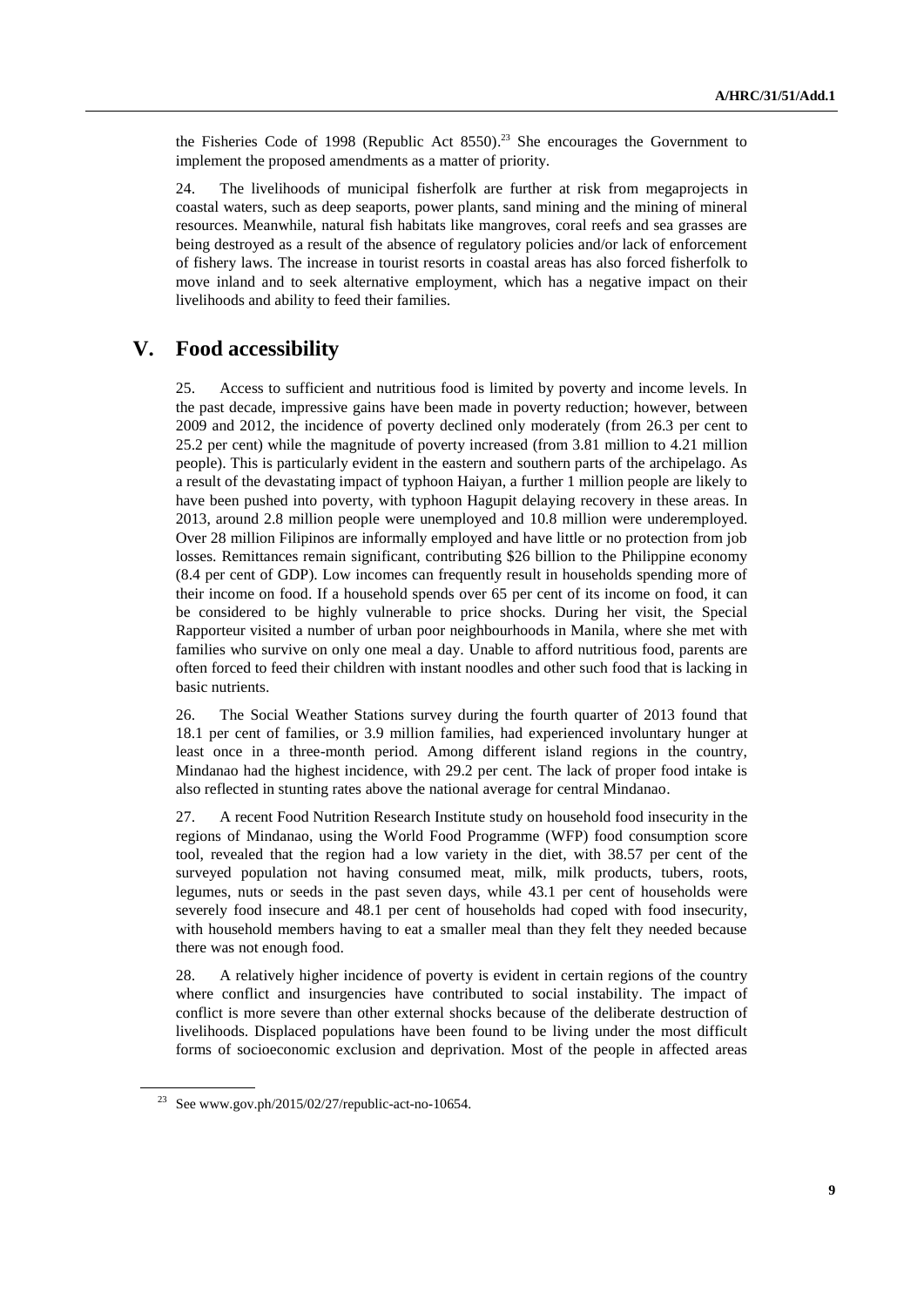often struggle to find work, are less likely to work in the post-conflict period and exhibit lower productivity levels than those who stayed behind. The presence of armed groups in the Autonomous Region in Muslim Mindanao, northern Mindanao and the Bicol region has placed these regions at a disadvantage in terms tackling poverty and ensuring that families have access to decent sources of livelihood and other basic services.<sup>24</sup>

#### **A. Social protection**

29. Social protection is an essential means of accessing food for those who are unable to work or to produce their own food. It can include a wide range of services, from food aid, to income support, to health care, to housing allowances, that are aimed at protecting people from the impact of illness, accident, loss of income, inadequate income, parenthood and old age. The Philippines has several laws and statutes promoting social protection, particularly in relation to health and job security. The 1987 Constitution gives priority to the health needs of the underprivileged, the sick, the elderly and the disabled, as well as women and children, and provides for free medical care for the poor. In relation to workers, the Labour Code regulates employer-employee relationships.

30. Overall, less than half of families in the Philippines have health insurance coverage. Among the poor, the proportion is less than one in three. The PhilHealth Indigent Program is part of the National Health Insurance Act of 1995, and is for the underprivileged, the sick, the elderly and the disabled, as well as for women and children. The policy premium for the indigent beneficiary is paid for by other sources. PhilHealth benefits can be accessed only at accredited health facilities, mostly hospitals. Rural health units are also provided assistance to the extent that local government units have sponsored beneficiaries in the programme. The viability of the Program can be improved by promoting the Individual Paying Program, which targets those employed in the informal sector, who presently make up only about 15 per cent of the membership. $25$ 

31. The social security scheme provides security to its members during times of sickness, disability or retirement, as well as after death, or even when a lump sum of cash is needed. The fund is administered by the Social Security System for private sector members and the General Service Insurance System for government sector members. Computations imply a rate of undercoverage of at least 45 per cent. The number of employers enrolled in the Social Security System is only 780,000, or only 52 per cent of the estimated number of employers. The General Service Insurance System, meanwhile, reports that there were 1.3 million members in 2006 and about 140,000 people availing themselves of the optional life insurance. There were 2,161 non-governmental organizations (NGOs) registered with the Department of Social Welfare and Development as of September 2007. Almost 40 per cent of them provide livelihood assistance. Only 89 of those NGOs provide credit and saving services, and only 3 implement an insurance mechanism. About 1 in every 10 conducts supplementary feeding activities. More than 45 per cent claim that their clientele are the poor and depressed communities.

32. The Cash/Food for Work Project is a short-term intervention to provide temporary employment to distressed or displaced individuals. Projects can be undertaken before, during or after the occurrence of a disaster, whether natural or man-made. These projects are, at times, meant to mitigate risk, but mostly they are aimed at rehabilitating damaged infrastructure. Beneficiaries are paid in food packs or cash, equivalent to 75 per cent of the

<sup>&</sup>lt;sup>24</sup> Philippine Food and Nutrition Security Atlas, chap. 6.1 and 6.2.

<sup>25</sup> Edillon, "Social protection to secure the right to food of every Filipino", in FAO, *Right to Food Assessment*, sect. 3.3.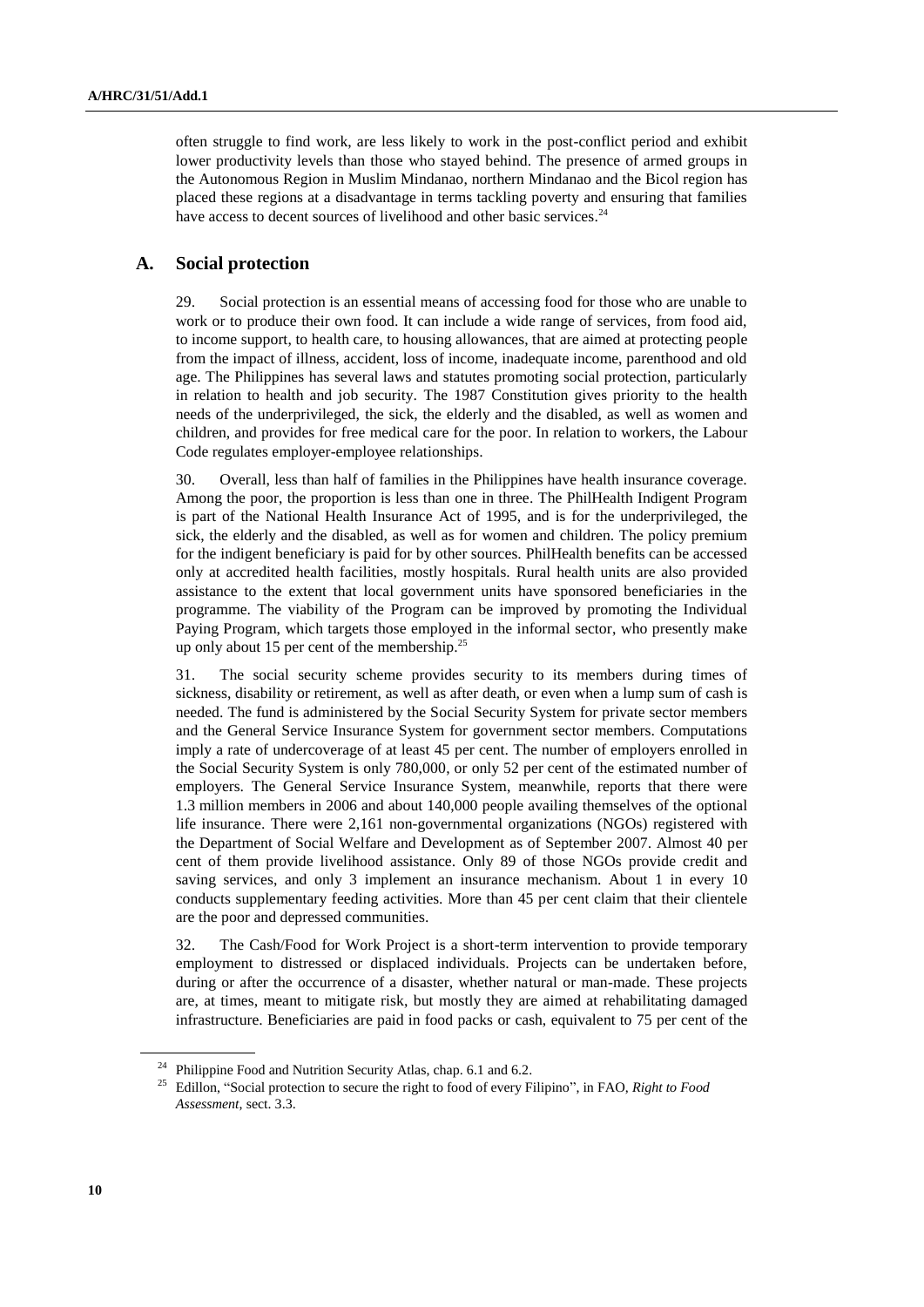minimum wage. Recently, however, the value of the food pack has been reduced in order to reach only the most economically disadvantaged individuals. The Cash/Food for Work project is being managed by the social welfare and development offices of local government units, in coordination with field offices of the Department for Social Welfare Development.

33. The Food for School Program is being implemented by the Department of Education in the schools it supervises and by the Department of Social Welfare and Development in the day-care centres it supervises. Previously, the Department of Education conducted supplementary feeding for grade 1 and preschool students, while the Department of Social Welfare and Development did so for 2- to 5-year-old children attending day care. In the Department of Social Welfare and Development component, parents were involved in meal preparation and food service. In 2006, the programme was repackaged to include rice distribution and supplementary feeding. Elementary school students from all grades were beneficiaries of supplementary feeding. Meanwhile, the Department of Social Welfare and Development also provided milk and hot meals to children in day-care centres. In addition, target provinces were also identified. These provinces have the highest incidence of selfrated hunger based on the Survey of Hunger Incidence in the Philippines. In 2007, the supplementary feeding component of the Department of Social Welfare and Development was devolved to local government units, and that Department facilitated rice distribution in the day-care centres. While the programme is commendable and has improved the daily nutrition of children in some provinces, more must be done to ensure that it benefits all children who are unable to access adequate and nutritious food. It is recommended that alternatives to rice also be distributed to increase the nutritional value of school meals.

34. Social protection policies and programmes should be coherent with and complementary to a host of other policies and programmes which cover not only the social and productive sectors but also the financial sector.

#### **B. Large-scale development and mining projects**

35. During her visit, the Special Rapporteur met with representatives from indigenous communities affected by large-scale development projects and the expansion of commercial plantations. The loss of ancestral land due to displacement by development projects and extractive industries, including mining and dams, as well as environmental degradation, has undermined the capacity of the indigenous peoples to survive since they are very dependent on their land and resources. Damage to the traditional environment, along with involuntary displacement, threats to health and disruption of the right to food and shelter, has a particular impact on women and children. The Special Rapporteur heard concerns about the relocation and resettlement of communities for development projects, and the need to find ways to improve dialogue between the Government and affected communities. Reportedly, it is envisaged that an additional 26 coal-fired power plants will be constructed by 2020, as a result of 71 coal-operating contracts awarded by the Government to various contractors between 2007 and 2013.

36. The Special Rapporteur recommends that all levels of Government implement human rights impact assessments as a means of building trust between the authorities in charge of development projects and the affected communities. It is imperative that such a process be conducted in a transparent manner, with the provision of adequate information to affected communities, that it include the full consideration of all alternatives and that it be undertaken prior to the launch of any project, rather than as a means to validate a project that has already commenced.

37. In this regard, the Special Rapporteur stresses the importance of the principle of free, prior and informed consent to any change to the lands and territories of indigenous peoples,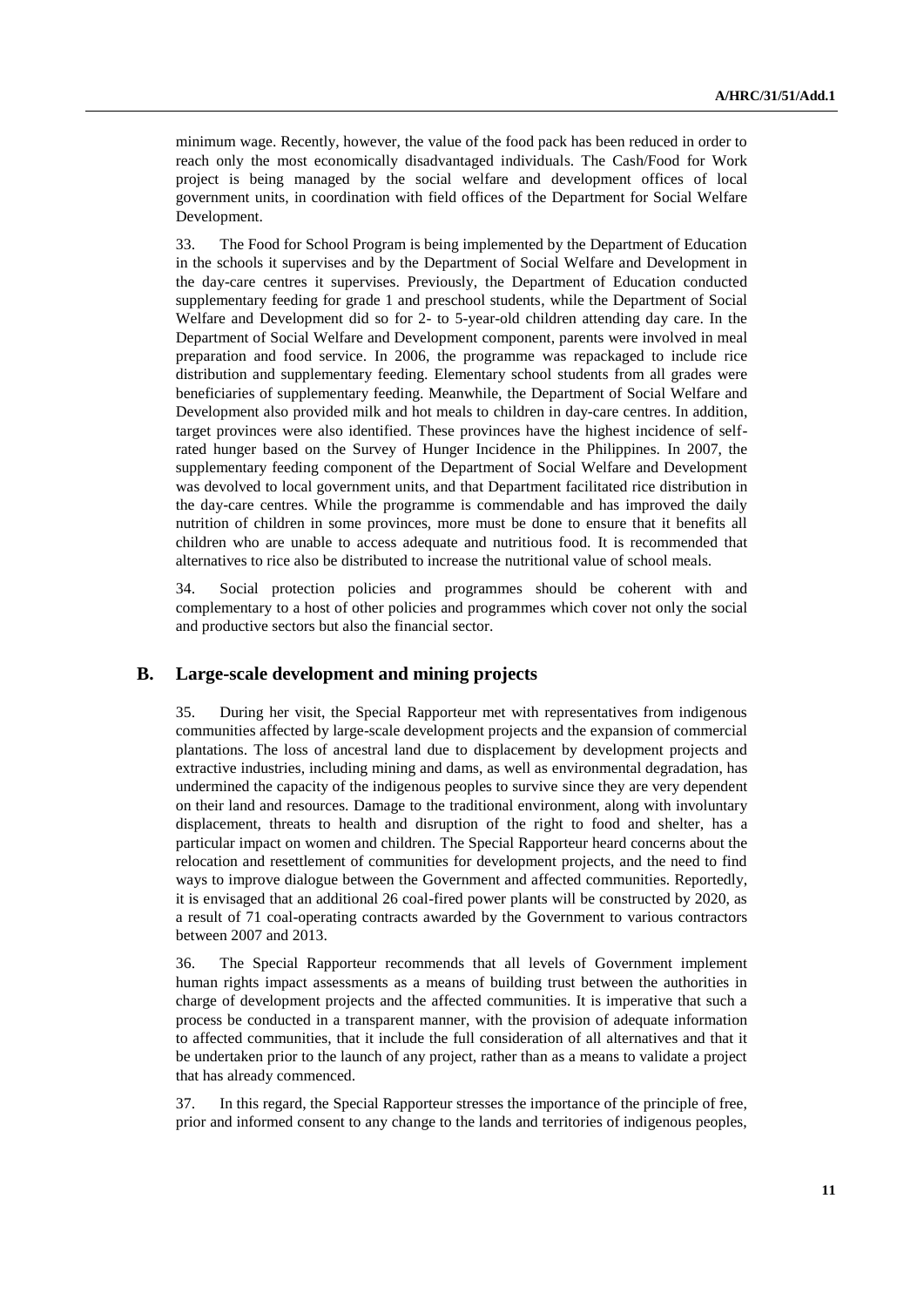as also provided for in the United Nations Declaration on the Rights of Indigenous Peoples. As the Declaration underlines, in its article 32 (2), States shall consult and cooperate in good faith with the indigenous peoples concerned through their own representative institutions in order to obtain their free and informed consent prior to the approval of any project affecting their lands or territories and other resources, particularly in connection with the development, utilization or exploitation of mineral, water or other resources. Similarly, consultations should allow for discussion about alternatives and serve to ensure that, consistent with the right to development, development projects will be aimed "at the constant improvement of the well-being of the entire population and of all individuals on the basis of their active, free and meaningful participation in development and in the fair distribution of the benefits resulting therefrom.<sup>26</sup>

# **VI. Food adequacy**

#### **A. Malnutrition**

38. Nutrition continues to be challenge across most of the country, both in terms of undernutrition and overnutrition, and is still largely unaddressed. Since 2003, nutritional indicators for children under the age of 5 have shown only marginal improvement, or even deterioration: the prevalence of underweight decreased from 20.7 per cent in 2003 to 20.2 per cent in 2011, while stunting rates decreased from 33.9 per cent to 33.6 per cent during the same period. Between 2003 and 2011, the prevalence of wasting increased from 6 per cent to 7.3 per cent. The highest wasting rates are found in parts of Western and Central Visayas. The magnitude and severity of the prevalence of underweight were found to be very high in 9 of the 81 provinces: primarily in Eastern Visayas, Zamboanga and Bicol. Chronic malnutrition is considered to be very high in Eastern Visayas, Panay, central Mindanao and the Zamboanga peninsula.

39. In the second quarter of 2014, 16.3 per cent of families experienced hunger and 13.5 per cent of families experienced moderate hunger, while severe hunger afflicted 2.8 per cent of families. <sup>27</sup> Protein deficiency is one of the leading malnutrition problems in the Philippines. Over 3 million children suffer from it, causing them to be severely underweight and to suffer from stunted growth. The effects of undernutrition are irreversible; lack of access to adequate and nutritious food has a detrimental effect on future generations and must be addressed as a matter of urgency. The nutritional status of children and pregnant women varies greatly, with higher-income groups being at an advantage over those living in poverty, revealing major disparities across the country.<sup>28</sup>

40. With the prevalence of malnutrition among children under 5 years of age having changed very little over the past 10 years,  $29$  a number of policies and strategies have been developed to combat malnutrition, especially in children.The Philippine Plan of Action for Nutrition 2011-2016 (which complements the Philippine Development Plan 2011-2016) provides the framework for improving the nutritional status of Filipinos and outlines a number of challenges to be addressed, including hunger; child undernutrition; maternal undernutrition; deficiencies in iron, iodine and vitamin A; obesity; and overweight. In addition, initiatives such as the "Breastfeeding TSEK" campaign are aimed at promoting complementary feeding, which should start after six months of exclusive breastfeeding.

<sup>&</sup>lt;sup>26</sup> Declaration on the Right to Development, preamble.

<sup>27</sup> Social Weather Stations survey 2014.

<sup>&</sup>lt;sup>28</sup> Se[e www.unicef.org/philippines/health\\_nutrition.html#.VInBntKG9KY.](http://www.unicef.org/philippines/health_nutrition.html#.VInBntKG9KY)

<sup>29</sup> Matikas Santos, ["Child malnutrition still high –](http://newsinfo.inquirer.net/451901/child-malnutrition-still-high-report) report", *Inquirer.net* (24 July 2013).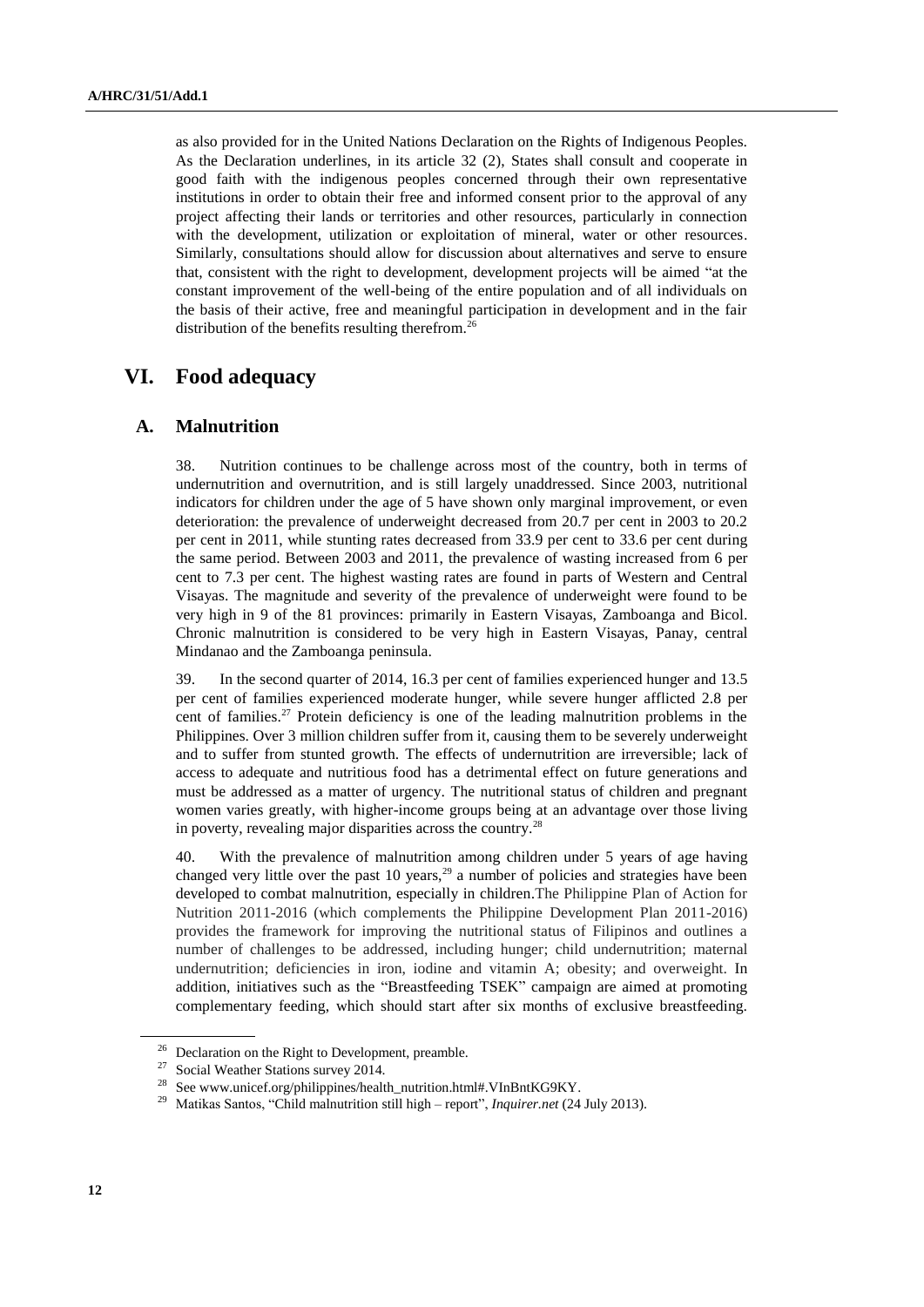While these efforts are indeed commendable, the Special Rapporteur recommends that a more multisectoral approach be taken to tackle malnutrition, as well as to strengthen the implementation of various Government programmes and services at the grass-roots level.

#### **B. Obesity**

41. The most recent survey by the National Statistics Coordination Board, in 2008, revealed that 26.6 per cent of Filipino adults were overweight, with 5.2 per cent recorded as obese. The number of children aged 5 to 10 years recorded as overweight was 6.6 per cent, compared with 5.8 per cent in 2003. The rise comes despite a reported drop in the food intake of Filipinos to 861 grams per day in 2008 from 803 grams in 1993. Nutritional habits are changing, however, with an increase in the consumption of processed and junk food. There is less consumption of high-fibre and healthier foods such as whole grains, legumes, fruits and vegetables, in favour of meat, dairy and canned and packaged food. Urbandwellers, because they generally do not grow their own food and live in communities that do not produce food, are vulnerable to food price hikes and spirals, and often opt for less nutritious options given their low price.

### **VII. Groups living in vulnerable situations**

#### **A. Women**

42. Women suffer disproportionately from poverty in the Philippines, with rural women faring worst (see A/52/38/Rev.1, para. 278). Of the total rural workforce, women comprised 27.3 per cent of the 10.4 million workers employed in the agricultural, hunting and forestry sector in 2004.<sup>30</sup> However, the "invisibility" of women within the food production system has created barriers, preventing them from accessing productive resources. With less than 3 per cent of women who work in the agriculture and fisheries sectors benefiting from support services such as credit, seeds, training and access to technology, it is almost impossible for them to access a sustainable income and livelihood. While there is provision for women to own land,<sup>31</sup> often they are not sufficiently recognized as agrarian reform beneficiaries. Indeed, within the Comprehensive Agrarian Reform Program(1988 to  $(2008)^{32}$  peasant women comprised less than one third of those who were listed as beneficiaries.<sup>33</sup>

43. While women fisherfolk contribute significantly to the work carried out at the different stages within the fishing industry, the role they play is largely undervalued. Many women in coastal areas are directly engaged in capture activities, assisting their husbands in fishing or related activities, such as gathering shells, drying and selling fish and repairing nets, for household food consumption or for selling to the market. Despite their direct contribution to the fishing economy, women are unable to qualify for registration in the

<sup>30</sup> National Statistics Office (2004).

<sup>&</sup>lt;sup>31</sup> See Department of Agrarian Reform Administrative Order No. 02-09, on rules and procedures governing the acquisition and distribution of agricultural lands under Republic Act No. 6657, as amended by Republic Act No. 9700.

<sup>&</sup>lt;sup>32</sup> See Republic Act No. 6657.

<sup>33</sup> See www.ohchr.org/Documents/HRBodies/CEDAW/RuralWomen/PKKK.pdf.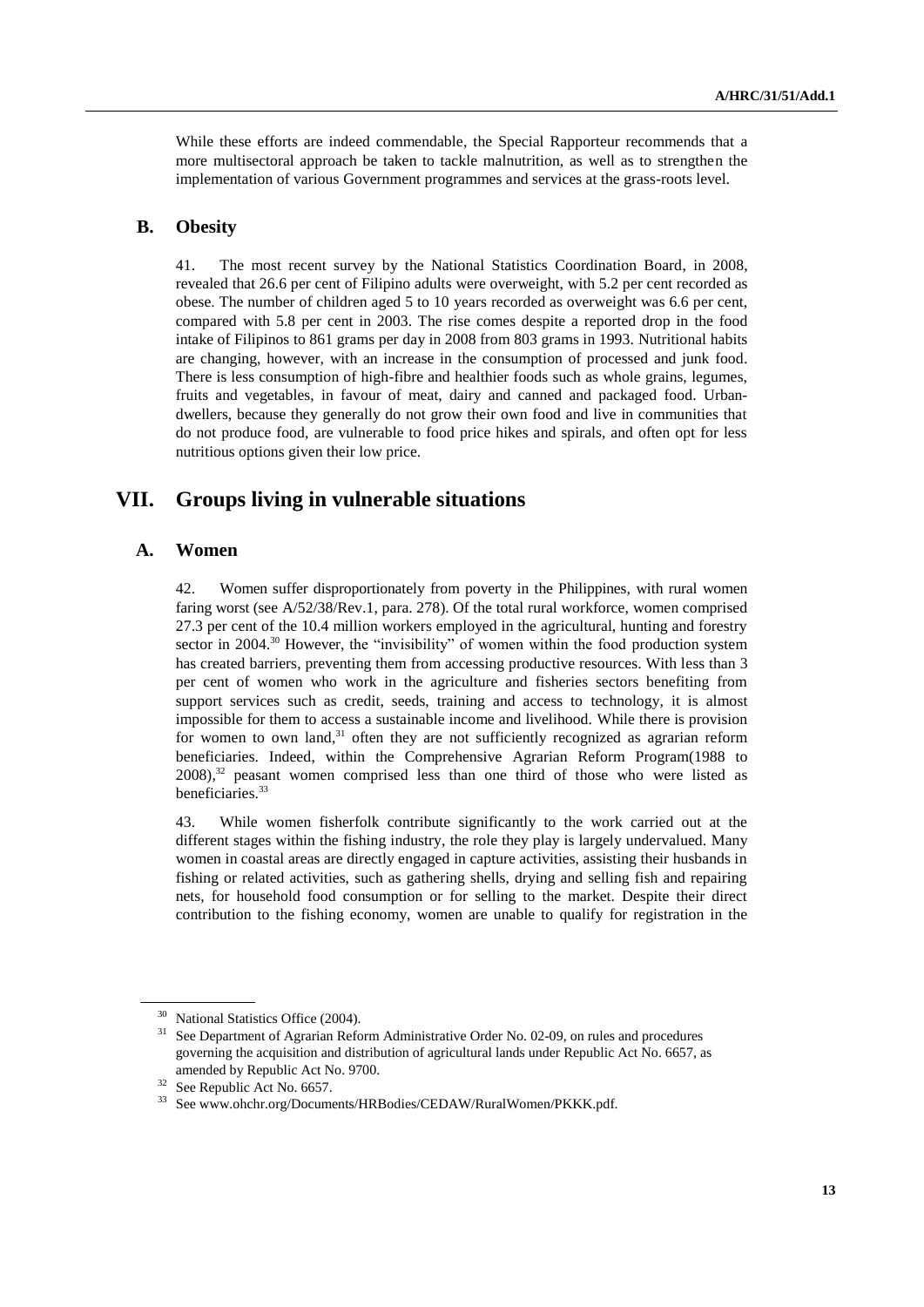municipal list of fisherfolk. As a result, they are unable to access benefits, facilities and services.<sup>34</sup>

44. The fact that women are also considered as the primary caregivers, in both rural and urban settings, adds an extra dimension to their responsibilities within the household. While rural women often shoulder the burden of a heavy workload, in addition to their care duties, urban poor women face different challenges relating to ensuring adequate food and nutrition for their family. The country's legal framework, however, fails to consider gender elements in relation to food production, preparation, purchase, consumption and distribution within the household, as well as the multiple burdens faced by women as the primary caregivers within the family setting. As a result, decision-making and gender division of labour in this regard is not recognized.<sup>35</sup>

#### **B. Children**

45. The Philippines is a State party to the Convention on the Rights of the Child. To this end, the Government has developed laws that are geared towards addressing and improving child nutrition. These include Executive Order No. 51, or the Philippine Milk Code; Republic Act No. 10028, or the Expanded Breastfeeding Promotion Act; and Republic Act No. 7600, or the Rooming-in and Breastfeeding Act of 1992. The Philippines is also the fifty-first country to join the Scaling Up Nutrition movement. The Philippine Coalition of Advocates for Nutrition Security, a coalition of organizations with programmes, projects and interventions on nutrition, pushed for and supported the membership and engagement of the Government of the Philippines in the Scaling Up Nutrition movement.

46. Despite these efforts, in 2009 it was estimated that 16 in every 100 children in the Philippines, or 5.9 million children, lived below the food poverty line,<sup>36</sup> with 82 per cent of the country's extremely poor children living in rural areas. Approximately one quarter of the families of these children did not have the income necessary to meet basic food needs. $37$ A general lack of household income to meet basic food needs has resulted in some 3.4 million children living in dire conditions.<sup>38</sup>

47. The eighth national nutrition survey noted that, between 2008 and 2013, a significant percentage of Filipino children were found to be malnourished and underweight, and to have stunted growth. According to the Food and Nutrition Research Institute, one out of five children aged 5 years and younger were considered underweight for their age in 2011. This number has declined by 7.2 points within the past two decades. The country has also demonstrated considerable progress in reducing child mortality since 1990. Child mortality for children under 5 years of age was reduced from 80 per 1,000 live births in 1990 to 30 per 1,000 live births in 2011. Similarly, there was a decrease in infant mortality from 57 to 22 per 1,000 live births, with a marginal improvement in neonatal mortality from 18 in 1993 to 14 per 1,000 live births in 2011.<sup>39</sup>

48. During her visit, the Special Rapporteur witnessed first-hand the dire conditions in which some children are forced to live. Without access to adequate living conditions,

<sup>34</sup> De los Reyes and Diokno, "The Filipinos' right to food", in FAO, *Right to Food Assessment*, sect. 2.2.

<sup>35</sup> Ibid.

<sup>36</sup> 11,686 Philippine pesos (approximately \$245) per person per year.

<sup>37</sup> Philippine Statistics Authority and United Nations Children's Fund (UNICEF), *Child Poverty in the Philippines* (2015).

 $\frac{38}{39}$  Ibid.

Ibid.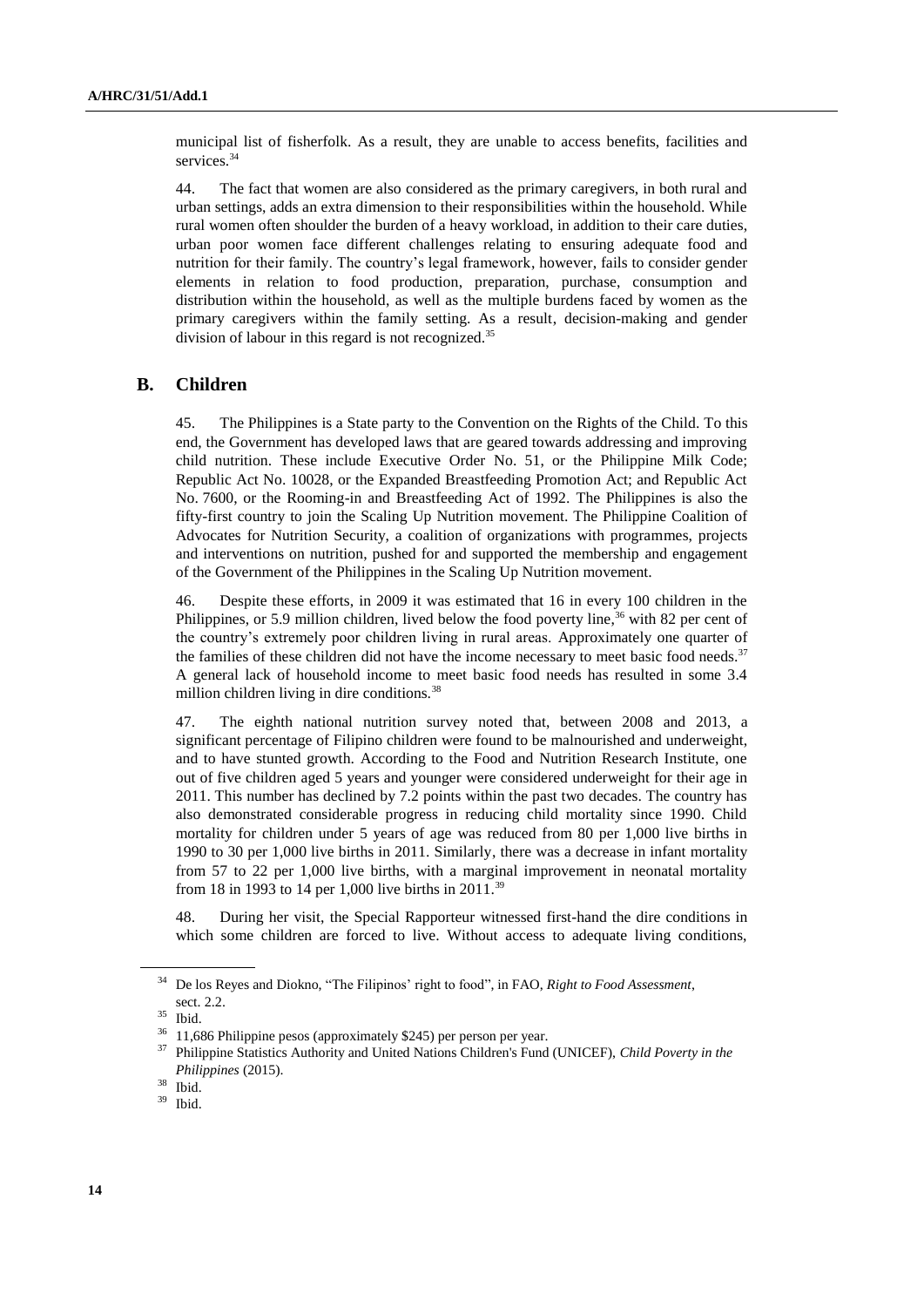including running water and sanitation facilities, as well as little or no opportunity to benefit from a nutritious diet, these children face a difficult future. As outlined in the Nutrition Barometer,<sup>40</sup> while there is indeed political will and legal commitment<sup>41</sup> to improve the situation of children in the Philippines by ensuring they receive adequate food and nutrition, the financial commitment is "frail."

49. The prevalence of climate-related disasters in the Philippines may also exacerbate these conditions. Based on data on populations affected by typhoon Haiyan, gathered by the National Nutrition Cluster, which was activated to support the Government's emergency response, an estimated 2.94 million individuals were at risk of undernutrition, including about 320,000 children under the age of 5and up to 210,000 pregnant and lactating women.

50. Beyond crises, there are also policy constraints, as various Senate and House bills on nutrition are still pending in Congress, while the Special Rapporteur also learned of proposals to water down the Philippine Milk Code. With nutritional programmes devolved to local government, the functions of the Municipal Nutrition Action Officers and Barangay Nutrition Scholars may not be maximized. In certain cases, appointments made to these positions are reportedly political and based on personal relationships rather than professional merit.

#### **C. Persons with disabilities**

51. According to the 2010 census, there are some 1,443,000 persons with disabilities living in the Philippines. Since 2008, the State has been party to the Convention on the Rights of Persons with Disabilities and has enacted legal documents, including the Magna Carta for Disabled Persons, $42$  that include such objectives as providing persons with disabilities with standard facilities, as well as opportunities for a comfortable lifestyle.

52. While the Special Rapporteur welcomes the efforts being made by the State to address the rights of persons with disabilities, she is concerned that insufficient measures have been taken to ensure that they have access, on an equal basis with others, to all facilities and services open or provided to the public, both in urban and in rural areas (see art. 9 of the Convention). Additional measures must be taken to ensure that persons with disabilities are able to live independently and participate fully in all aspects of society, including by ensuring equal access to appropriate and affordable public services, in line with article 28 of the Convention.

53. The Special Rapporteur is particularly concerned about the obstacles faced by children with disabilities to enjoying their right to adequate food and nutrition. She reiterates the concerns highlighted by the Committee on the Rights of the Child in relation to the high prevalence of children with disabilities as a result of malnutrition and unsanitary living conditions and who are living in situations of extreme poverty.<sup>43</sup>

<sup>&</sup>lt;sup>40</sup> World Vision and Save the Children, "The nutrition barometer: gauging national responses to undernutrition" (2012).

<sup>&</sup>lt;sup>41</sup> Described in the report as "emerging".

<sup>42</sup> Republic Act No. 7277.

<sup>43</sup> See CRC/C/PHL/CO/3-4.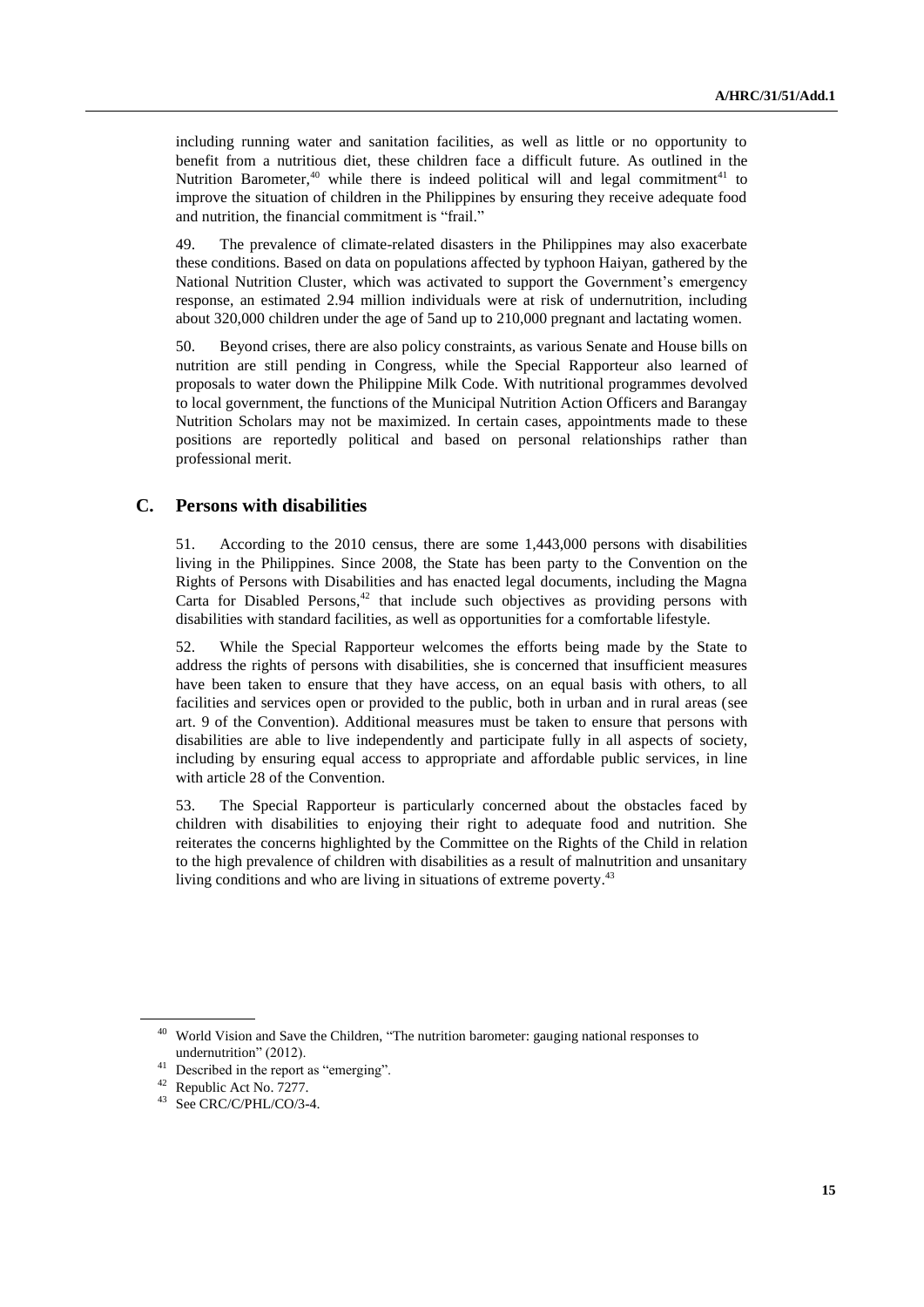# **VIII. Emerging challenges**

#### **A. Climate change**

54. The Philippines has long been vulnerable to weather risks, a fact exacerbated by climate change. Since the 1980s, the growth in agricultural gross value added has been erratic, partly owing to the impact of severe weather risks and the periodic occurrence of the El Niño and La Niña phenomena. The combination of the country's geography, population density and poverty incidence makes the population vulnerable to floods. While normal flooding is beneficial for agriculture and fisheries, the short-term negative effects of catastrophic floods in the country in the immediate aftermath of floods are strong. In 2011, Tropical Storm Washi (Sendong) caused damage to properties amounting to \$1.38 billion and a record of 1,257 casualties in the Visayas and Mindanao. The Government started to focus its attention on linking flood risk management with poverty reduction and urban and regional planning. Areas identified by the Government as highly susceptible to flooding are the National Capital Region, Central Luzon, the Ilocos Region, the Autonomous Region in Muslim Mindanao and MIMAROPA. Households in these areas are also exposed to extremely high vulnerability. Targeting households in these regions may mitigate future risks of flooding.

55. The Philippines is the third most vulnerable developing country to climate change. As a result, food and nutritional insecurity is likely to increase over the coming decades through a combination of more extreme weather events (especially typhoons, floods and landslides), rising sea levels and shifting rainfall patterns. Climate-related losses continue to be very high for the agricultural sector. Strategies to minimize loss and damage from climate extremes should be identified. In particular, there is a need to intensify crop diversification to address the needs of the vulnerable smallholder farmers that are dependent only on monocropping, i.e. coconut farming. Furthermore, it would be preferable to introduce the policies necessary to control prices as a means of tackling dysfunctional market dynamics during disasters. Efforts should also be made to ensure that warehouses used to store food for emergency situations are adequate and constructed to withstand extreme weather events.

56. The marine ecosystem is also affected by the climate crisis. Rising temperatures add to the acidification of the ocean, which adversely impacts marine life and marine resources. According to a study by the World Bank on the acidification of seas in the South-East Asian region, a 150 per cent acidification rate is most likely to occur by the year 2100, which would devastate food production and security, not just for the Philippines but also for the whole region. Small fishing communities are unable to cope with these conditions, especially with competition from large-scale foreign fishing vessels, also threatening their income. With the poverty that comes about as a consequence of these circumstances, communities may engage in dangerous and destructive fishing practices out of desperation.

#### **B. Urbanization**

57. The Philippines is one of the most quickly urbanizing countries in Asia, with estimates predicting that more than half of Filipinos will reside in urban areas before 2020. While poverty and, correspondingly, food insecurity remain more prevalent in rural areas (three quarters of the country's poor live in rural areas and are engaged in agriculture), this paradigm is shifting. Absolute numbers of informal settlers in urban areas of the Philippines have increased consistently over the past 25 years. In 2009, nearly 41 per cent of them, or 18 million people, lived in substandard conditions. These areas are characterized by low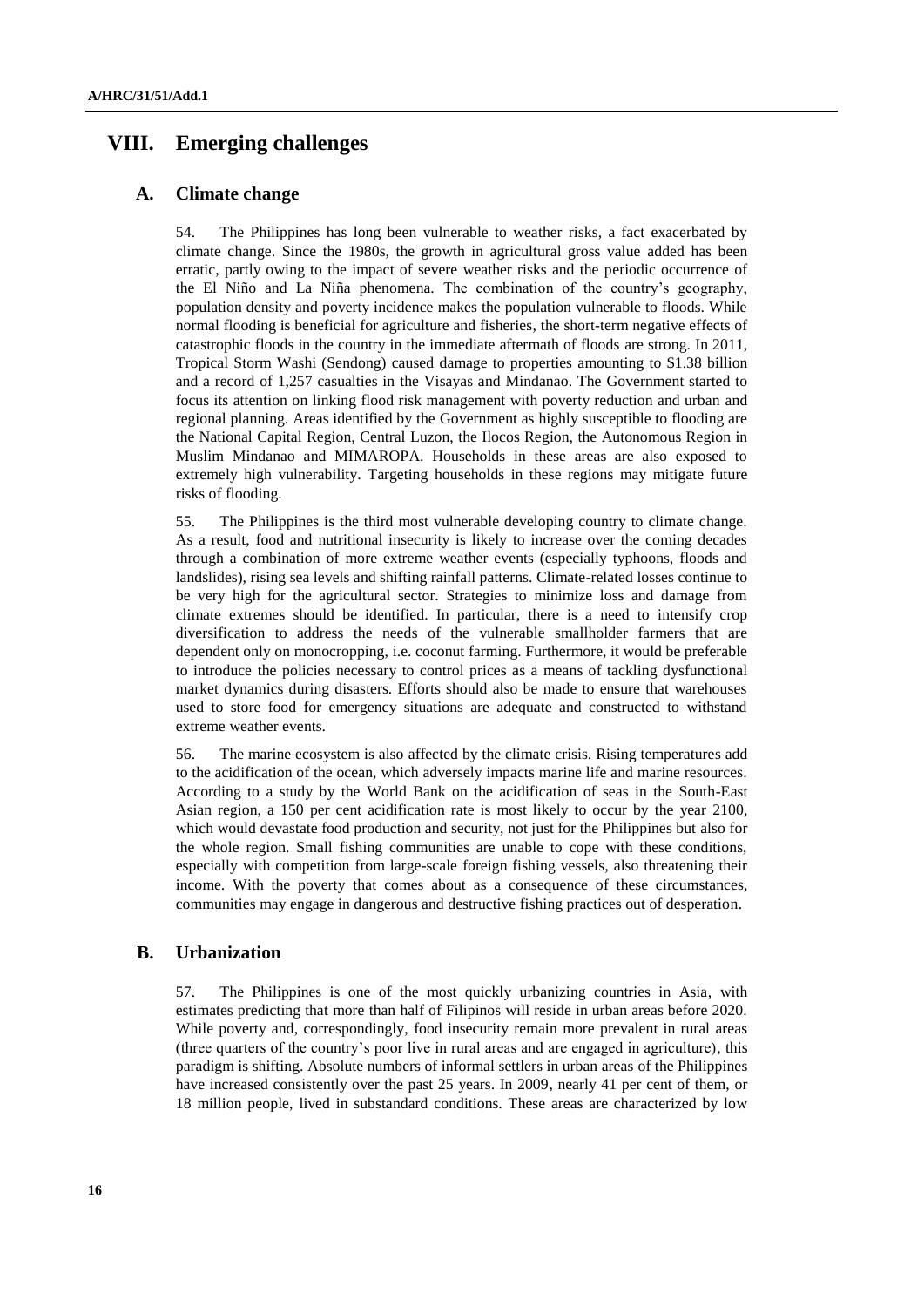incomes and poor sanitary conditions, and are typically located on marginal lands with high exposure to climatic shocks such as cyclones and flooding.

58. In 2010, the Department of Labor and Employment estimated that 45 per cent of the total number of employed Filipinos belonged to the informal economy. By the assessment of most unions, the percentages are also on the high side because many of the jobs in the so-called formal sector are actually short-term, casual, insecure, unprotected "informalized" ones. According to a computation by the Employers Confederation of the Philippines, the number of informal workers in the Philippines has reached 25 million, or 77 per cent of the total employed population. In contrast, the ranks of formal workers have been progressively decreasing. Informal workers in the cities are particularly vulnerable to constant abuse and harassment. Often, urban informal workers are originally members of the rural poor who try their luck in the cities. Unfortunately, once in the city, they suffer from food insecurity because of their inability to find employment. Without a stable and sufficient income, they do not have access to adequate food, and often they cannot find decent housing. Neither can they afford regular medical care or the attainment of an educational level high enough to enter gainful employment. Social protection measures in the form of contribution-based social security and health insurance schemes usually do not cover the working poor and, if they do, the coverage is irregular, intermittent and unreliable.

59. Food security becomes more critical an issue as the rate of urban poverty rises. In fact, evidence indicates that food security and nutrition are worse among the urban poor than the rural poor. Food production in the city is in many cases a response of urbandwellers to inadequate, unreliable and irregular access to food, and a lack of purchasing power. The urban poor certainly face a daily struggle to feed their families. Without a stable and sufficient income, these households struggle to provide their children with nutritious and adequate food, often resorting to processed and junk food as an alternative. Unable to produce their own food, they are vulnerable to food price hikes. Any money they have is spent on the little food they can afford, with nothing left over to cover other basic necessities such as access to health care, medication or the cost of basic school materials. During her visit, the Special Rapporteur was impressed by some of the pilot projects that had been introduced by the Government to empower women living in urban poor areas in Metro Manila to earn additional income through waste management. She would encourage the extension of similar projects, including ones involving community gardens and peri-urban agriculture, to all urban areas.

# **IX. Next steps: implementation of a national framework law on the right to food**

60. The Philippines has a vast array of well-formulated and well-intended policies and strategies to realize the right to adequate food. However, legislation does not always translate into reality for many in the country. There are severe implementation gaps in almost all policies related to the right to food, with a lack of coordination among relevant agencies with regard to ensuring implementation. The development of a more concrete framework is therefore paramount to ensure the integration of the plethora of policies, strategies and programmes. This could be achieved through an overarching legal framework on the right to food.

61. Based on the Right to Food Guidelines, and following positive examples from other countries, such a framework law could harmonize the existing coordination mechanisms designed to involve relevant ministries and other stakeholders, as well as ensure the efficiency of policies and programmes designed to respect, protect and fulfil the right to adequate food. Local authorities and civil society organizations should play a key role in the implementation of such a framework law and the right to adequate food.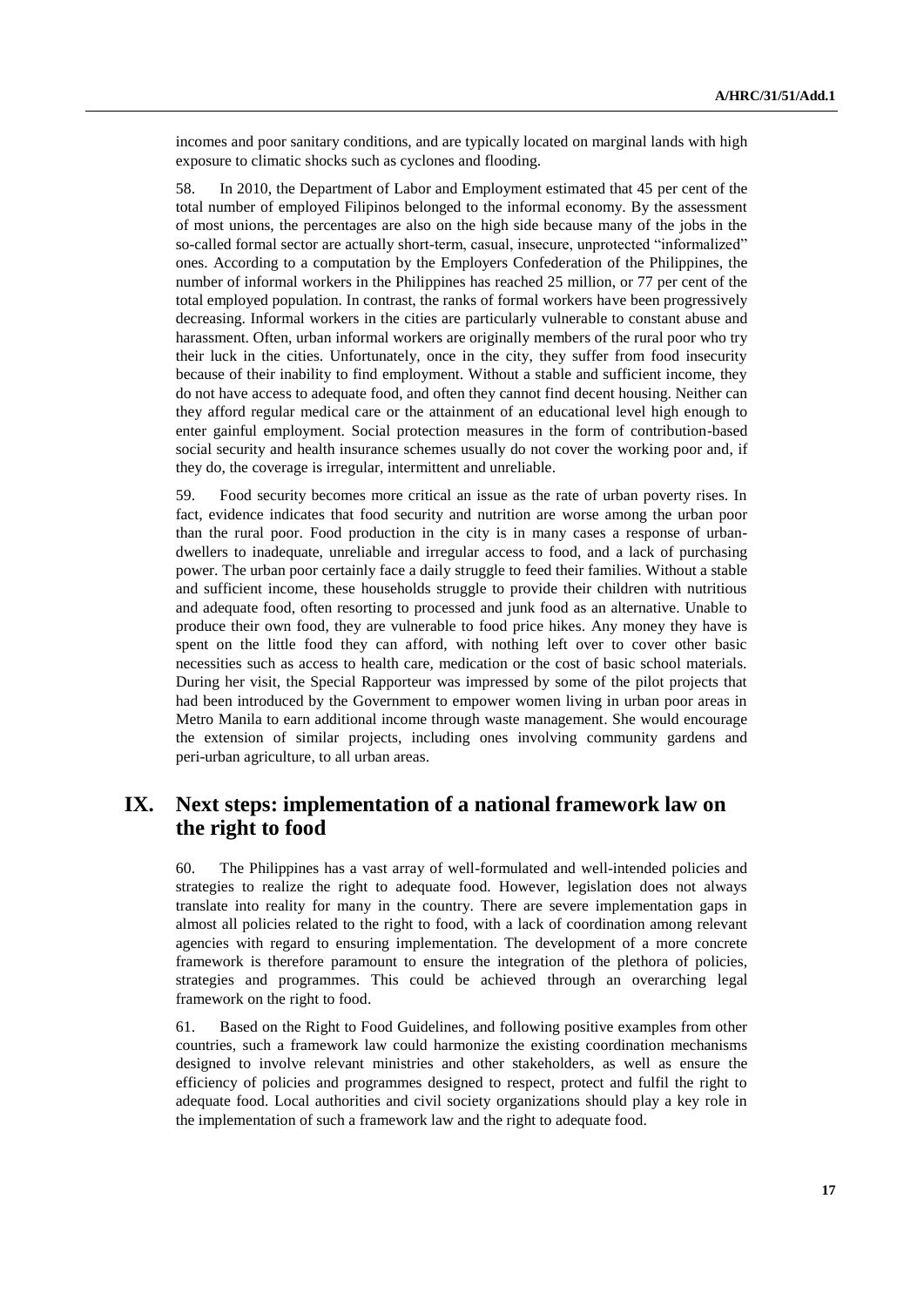62. As noted by the Special Rapporteur's predecessor, a framework law presents the following benefits: (a) institutionalization of a coherent and integrated approach, through the creation of an independent council formed by relevant Government ministries and institutions and members of civil society, associations of food producers and the private sector, which will provide advice to the Government on matters related to food and nutritional security; (b) grounding of national policies and programmes in a society-wide consensus, increasing their rate of survival in the face of changes in Government; (c) predictability and ring-fencing of resources for food and nutritional programmes, possibly through the establishment of a national fund; (d) strengthened accountability and institutional oversight of food and nutritional security programmes, including with regard to the way information is collected and programmes assessed, increasing transparency and safeguards against the use of political criteria in the targeting of programmes.<sup>44</sup>

63. The Special Rapporteur was encouraged by the support for such a framework expressed both by Government representatives and by civil society, and commends the steps that have already been taken in this regard, with a number of current bills (including the Right to Adequate Food Bill) aimed at reducing hunger. The Special Rapporteur urges the Government to pass that bill as a matter of priority.

# **X. Concluding observations and recommendations**

64. **The Philippines has adopted a wide range of policies and programmes to ensure the effective enjoyment of the right to food, as part of the right to an adequate standard of living. However, as evidenced in the present report, considerable challenges remain, particularly with regard to the increasing income gap between the rich and the poor and a lack of implementation in relation to legislation and right-to-food policies. Moreover, although the emergence of a free market economy has assisted with the impressive growth experienced by the country in recent years, this growth has not benefited all. While some parts of the country are being transformed, poverty remains very high and is becoming entrenched not only in rural areas but also in urban centres as the income gap widens. The situation is particularly difficult for those in remote areas and regions affected by conflict, as well as those living in extreme poverty and the unemployed. Given the significant role played by the agricultural sector, unsustainable export-oriented agro-industry, as well as large land acquisition projects for cash crops, should be avoided in order to protect smallholder farmers and maintain self-sufficiency. As one of the most vulnerable countries in the world to the adverse effects of climate change, the Philippines also faces a significant challenge in ensuring that its food sources are protected.** 

65. **The Special Rapporteur recommends that the Government:**

**(a) Devise and adopt a national right-to-food framework law based on timebound benchmarks and effective implementation plans for each region. The framework should also include the budgetary and fiscal measures necessary to ensure sustainability in the long term. Authorities and agencies responsible for implementation should be identified and appropriate monitoring and accountability mechanisms established. The full and active participation of all actors concerned, including those most vulnerable to hunger, should be ensured;**

<sup>44</sup> A/HRC/25/57/Add.1.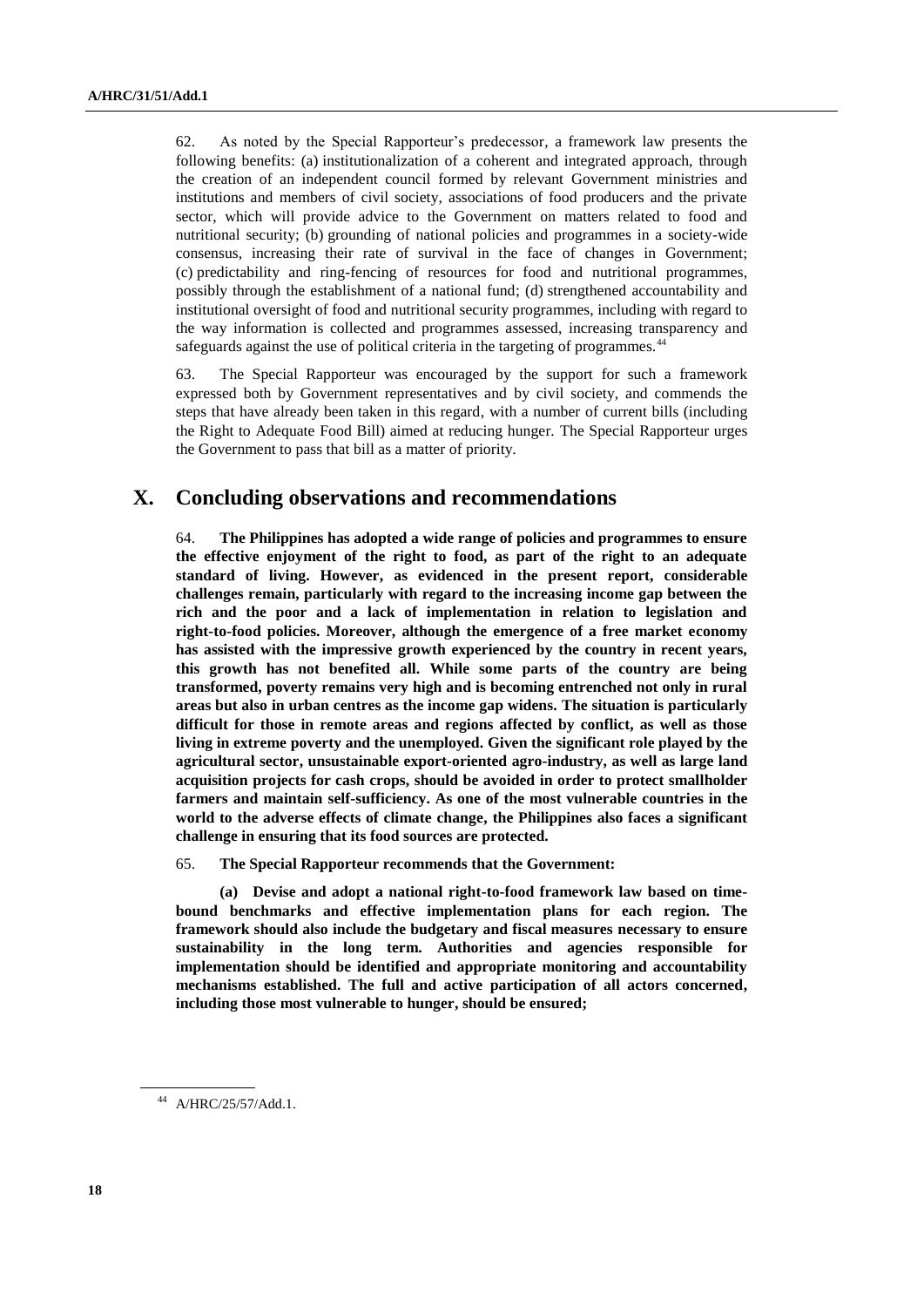**(b) Expedite the Right to Adequate Food Bill and allocate the necessary budgetary and human resources for its effective implementation as a matter of priority;**

**(c) Ensure that efforts are made to pass the National Land Use and Management Act, the Agrarian Reform Extension Law and all other pending bills relating to the right to adequate food and nutrition;**

**(d) Ensure implementation of the agrarian reform programme under the Constitution of the Philippines and the Comprehensive Agrarian Reform Program, especially its provision on the right of rural women, as a matter of priority;**

**(e) Establish a programme to mitigate hunger and increase household income, for example, sustainable livelihood programmes for food producers such as smallholder agriculture and fisheries in the country within the framework of sustainability;**

**(f) Develop a clear programme on the development of smallholder agriculture and fisheries within the framework of sustainability. This should be coupled with adequate and appropriate public investment in support services for access to socialized credit, seeds, fertilizer, farm machinery and infrastructure such as farm-tomarket roads and post-harvest and irrigation facilities. Access to markets should be guaranteed;**

**(g) Produce guidelines through the Department of Agriculture to delineate municipal waters to protect the livelihoods of artisanal fisherfolk from commercial trawlers. The space occupied by fish cages in mariculture parks should not exceed what is prescribed by law, and fish cages exceeding the limit should be removed;**

**(h) Ensure that adequate basic social services, including food and drinking water, are be made available to all indigenous peoples in the country to the maximum extent possible, as also recommended by the previous Special Rapporteur on the rights of indigenous peoples;**

**(i) Ensure women's participation in the development of a food security plan that ensures support for women having access to sustainable agriculture and community-based coastal resource management, and implement laws on women such as the Magna Carta of Women Act, including its section 20, on food security and productive resources;**

**(j) Implement campaigns to raise awareness among women of their rights to land, particularly in rural areas;**

**(k) Continue to invest in essential services with the aim of eradicating stunting as part of the national development plan, and consider establishing a specific unit within the national poverty agency to monitor child nutrition, with particular emphasis on child stunting;**

**(l) Ensure that the State budget reflects a commitment to children's rights by guaranteeing equitable and adequate allocation of resources for the provision of essential services for children, particularly in ensuring their right to healthy and nutritious food;**

**(m) Ensure that national legislation is in line with the obligations of the Philippines according to the Convention on the Rights of Persons with Disabilities and consider establishing a task force to identify the main principles and standards of the Convention that have yet to be incorporated into national legislation;**